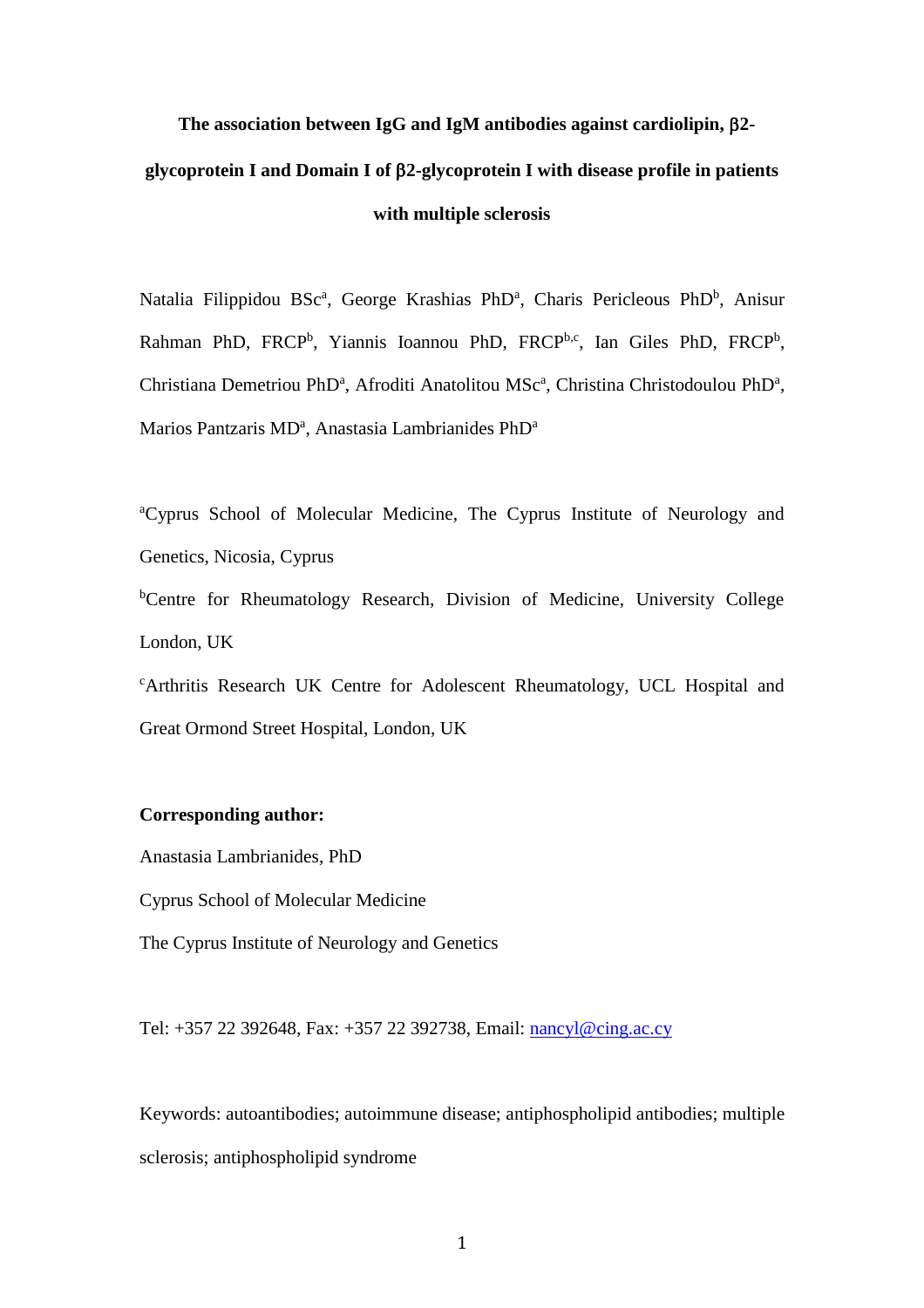## **Abstract**

Antiphospholipid antibodies (aPL) occur in patients with multiple sclerosis (MS) with a number of studies reporting elevated levels; their exact prevalence and pathogenic role remain unclear. Epidemiological studies associate MS with an increased risk of deep venous thromboembolism and stroke; overlapping clinical features with APS. Antibodies against the first domain - Domain I (DI) - of  $\beta$ 2glycoprotein I ( $\beta$ 2GPI), show the most clinical significance and evidence for pathogenicity in the antiphospholipid syndrome (APS), but have not yet been investigated in MS. Serum from a well-defined cohort of 127 MS patients and 92 healthy controls were tested for IgM and IgG antibodies against cardiolipin (CL), β2GPI and DI. Higher frequency of IgM and IgG anti-CL were found in MS patients (18.1% and 21.3%), compared to controls  $(1.1\%$  in both cases,  $p<0.0001$ ). We report that anti-DI antibodies were associated with MS patients, with 6.3% and 7.1% positive for IgM and IgG, respectively, compared to controls,  $1.1\%$  (p<0.05). IgM anti-CL antibodies were elevated in secondary progressive MS and primary progressive MS compared to relapse-remitting MS,  $(p<0.005)$ . This study enrolled the largest number of patients with definite MS for studying the association with aPL. Although we confirmed IgM and IgG anti-CL antibodies occur in patients with MS, this is the first study that identified anti-DI antibodies in MS patients. This new finding may prove valuable and future studies are required to evaluate its role as a potential risk factor of thromboembolic phenomena in MS.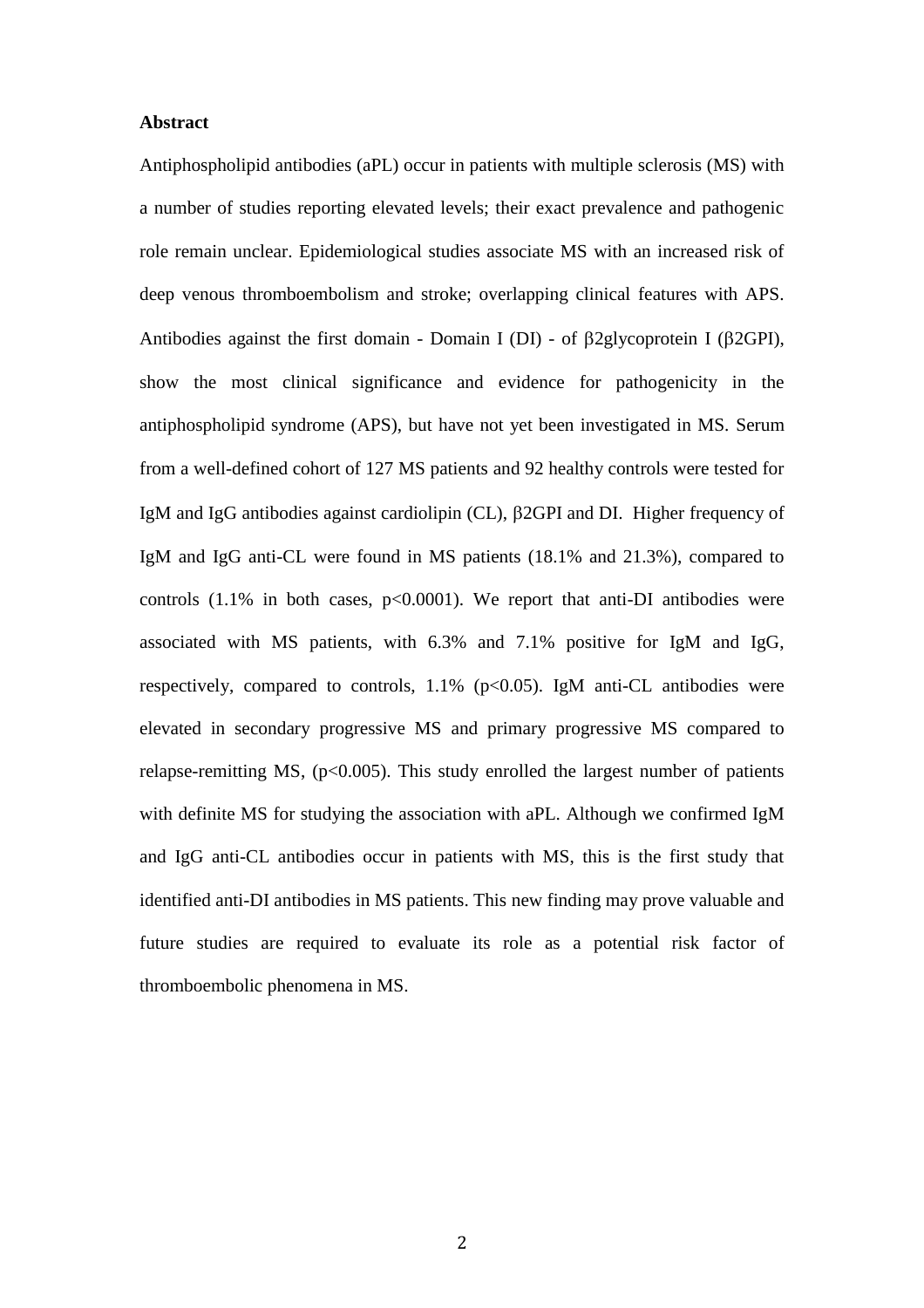## **1. Introduction**

Multiple sclerosis (MS) is an autoimmune disease of unknown etiology, in which chronic inflammation drives multifocal demyelination of axons in the central nervous system (CNS) [\[1\]](#page-15-0). The pathological course of the disease is heterogeneous and involves an early, predominantly inflammatory demyelinating disease phase of relapsing-remitting MS (RRMS), which over a variable period of time, develops into a progressively degenerative stage associated with axonal destruction and scar formation, causing physical and cognitive disability [\[2\]](#page-15-1).

Autoantibodies play an important role in MS pathogenesis [\[3-5\]](#page-15-2). During the last decade, much effort has been made to characterize the autoantibodies present in MS patients in order to find early predictors for diagnosis and disease progression [\[6\]](#page-16-0). Despite intense research, due to the overlap in autoantibody profiles in autoimmune diseases and to the complexity of MS, there is no known MS-associated antibody specificity that can individually discriminate between MS patients and controls [\[7,](#page-16-1) [8\]](#page-16-2). Antiphospholipid antibodies (aPL) are amongst the most commonly investigated autoreactive antibodies in MS [\[4,](#page-15-3) [9\]](#page-16-3). Autoimmune disorders such as the antiphospholipid syndrome (APS) and systemic lupus erythematosus (SLE) are associated with persistently positive aPL and recurrent venous or arterial thrombosis and/or fetal loss. aPL are known to react not only with phospholipid alone but with phospholipid binding proteins,  $\beta$ 2glycoprotein I ( $\beta$ 2GPI) being the most important target autoantigen. In addition, the IgG isotype appears to be more closely associated with clinical manifestations than either the IgM or IgA isotype. Anti- $\beta$ 2GPI antibodies form a rather heterogeneous group of antibodies with some patients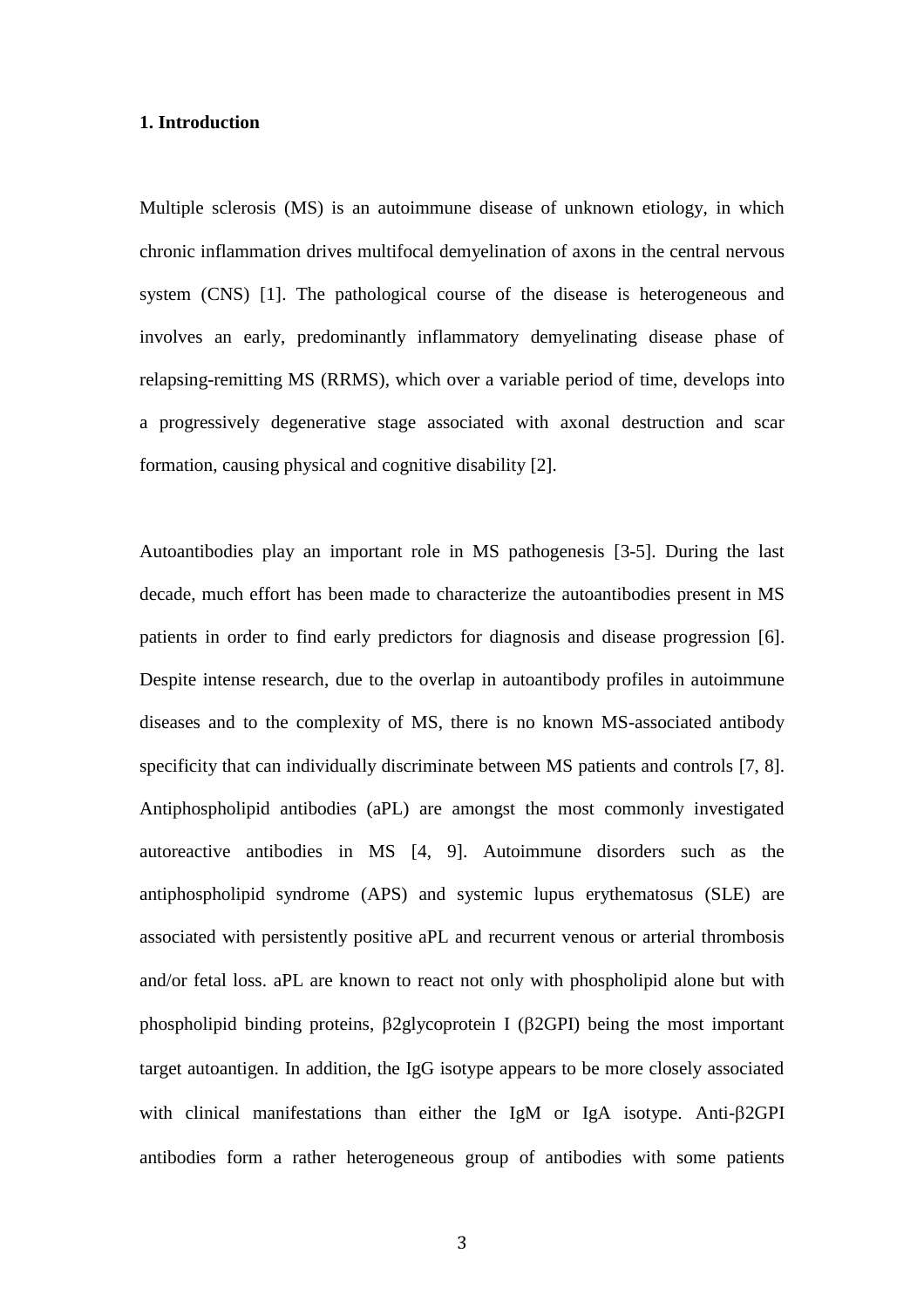positive for these antibodies suffering from thrombosis whereas others do not [\[10\]](#page-16-4). All domains of  $\beta$ 2GPI have been described to be targeted by aPL, although most studies regarding clinical significance point to antibodies to domain I (DI) as being important [\[11-13\]](#page-16-5). Extensive epitope mapping studies were then undertaken to characterize the immunodominant epitope within DI. It was discovered that patientderived anti- $\beta$ 2GPI antibodies targeting DI of  $\beta$ 2GPI bind a conformational epitope that includes residues Arg39–Arg43; Asp8–Asp9 and the interlinker region connecting Domains I and II [\[14\]](#page-17-0). The role of DI as the immunodominant epitope of β2GPI is supported by various epidemiological studies, which indicate the diagnostic/predictive value of anti-DI antibodies [\[15,](#page-17-1) [16\]](#page-17-2).

Most often, clinical findings cannot clearly distinguish between MS and APS [\[4\]](#page-15-3). An acute isolated neurological syndrome poses the biggest diagnostic problem, since it is the most common symptom in MS but can also be the only feature or first manifestation in APS/SLE, before other features of these diseases, such as thrombosis and/or miscarriages for APS and systemic manifestations for SLE, appear [\[17\]](#page-17-3). It has been reported that MS patients with atypical features had much higher prevalence of aPL than patients with classic MS and slower progression of the disease [\[18\]](#page-17-4).

Noteworthy, defining neuromyelitis optica as a distinct disease entity from MS came from the identification of a highly specific serum antibody, which is absent in patients with conventional MS [\[19\]](#page-17-5). Whereas IgG specific autoantibodies for aquaporin 4 is pathognomonic for neuromyelitis optica, the presence of T cells, complement, and inflammation is required for the development of parenchymal tissue damage. Activated CD4<sup>+</sup> T helper 1 (T<sub>H</sub>1) and T helper 17 (T<sub>H</sub>17) cells differentiate and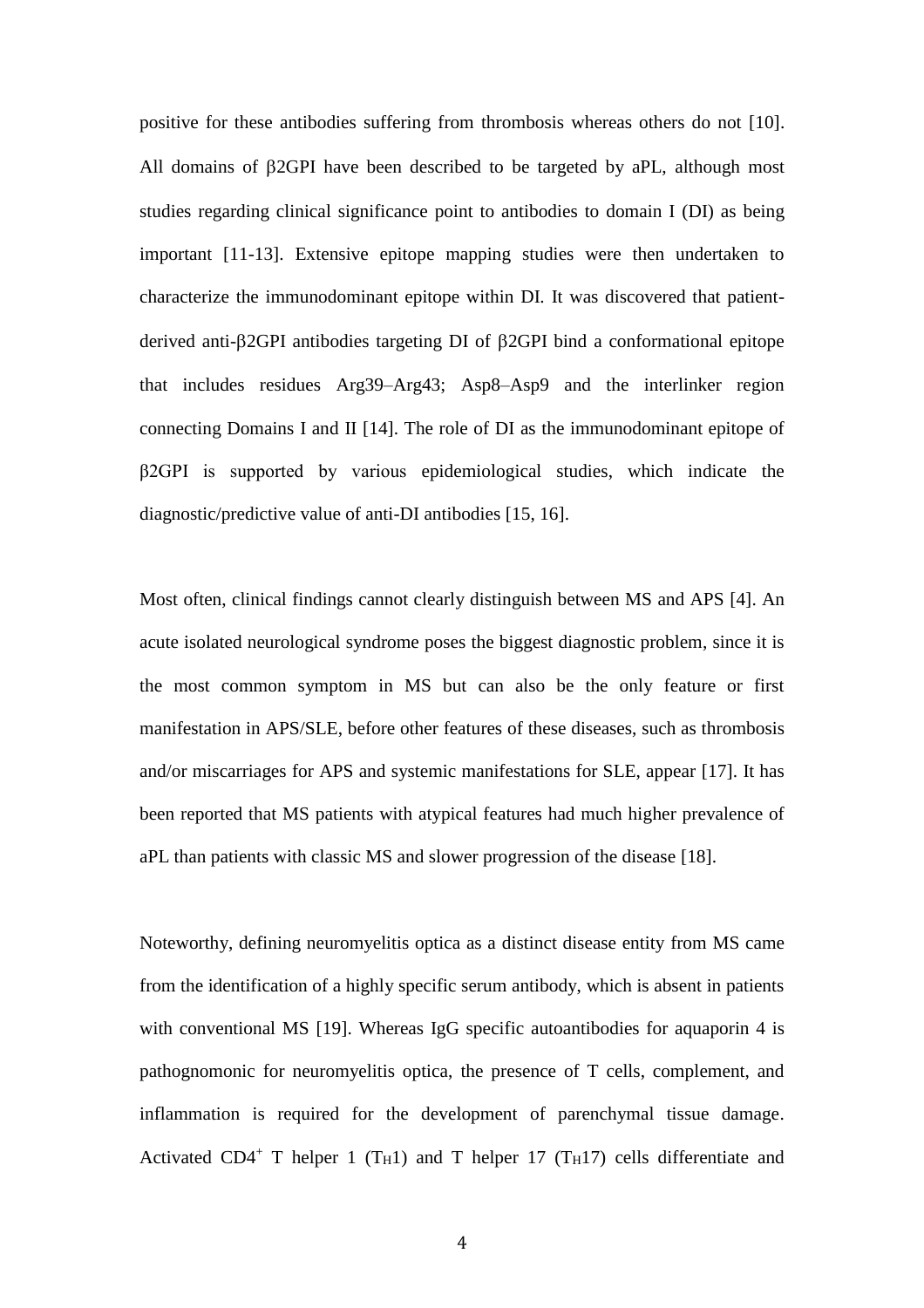secrete IFN-γ, IL-2, or IL-17A, IL-17F and IL-21 respectively [\[20,](#page-17-6) [21\]](#page-17-7). These effects can largely promote inflammation per se, as well as recruiting other inflammatory cells such as macrophages and monocytes [\[22,](#page-18-0) [23\]](#page-18-1). CD8<sup>+</sup>T cells are found more abundant than CD4+ T cells and their clonal expansion is also encountered more commonly [\[24\]](#page-18-2), whilst there is evidence that they may differentially contribute to disease activity and plaque formation [\[25\]](#page-18-3).

In MS, the reported frequencies of positive aPL have ranged between 2% and 88%, although these are predominantly of IgM over IgG isotype, possibly due to patients not having undergone antibody class switch yet [\[9,](#page-16-3) [26-29\]](#page-18-4). Notably, the implications of aPL on the clinical presentation of MS and their role in its pathogenesis are still not fully understood [\[30,](#page-19-0) [31\]](#page-19-1). Many potential pathophysiological mechanisms have been identified by which aPL could lead to neurological dysfunction. A proposed role in the pathogenesis is by targeting antigens on the blood brain barrier (BBB) and compromising its integrity [\[27\]](#page-18-5) or the antibodies could be related to modification of structure and function of proteins involved in the inflammatory–thrombotic processes during disease re-activation [\[32\]](#page-19-2). Alternatively, some studies reported that anti-2GPI stimulates the expression of adhesion molecules, endothelial cell activation and adherence to CNS cells. In particular, IgG anti- $\beta$ 2GPI affinity purified from the serum of a patient with SLE/APS bound to CNS cells such as astrocytes, neurons and cerebral vascular endothelium [\[33\]](#page-19-3). It has also been suggested that molecular mimicry of aPL-target antigens with myelin, myelin-related proteins and brain phospholipids may lead to cross-reactivity and predispose to a prothrombotic state [\[4,](#page-15-3) [34\]](#page-19-4). Although a role of aPL on MS disease pathogenesis cannot be ruled out, the findings of other studies suggest that the presence of aPL may represent a by-product of disease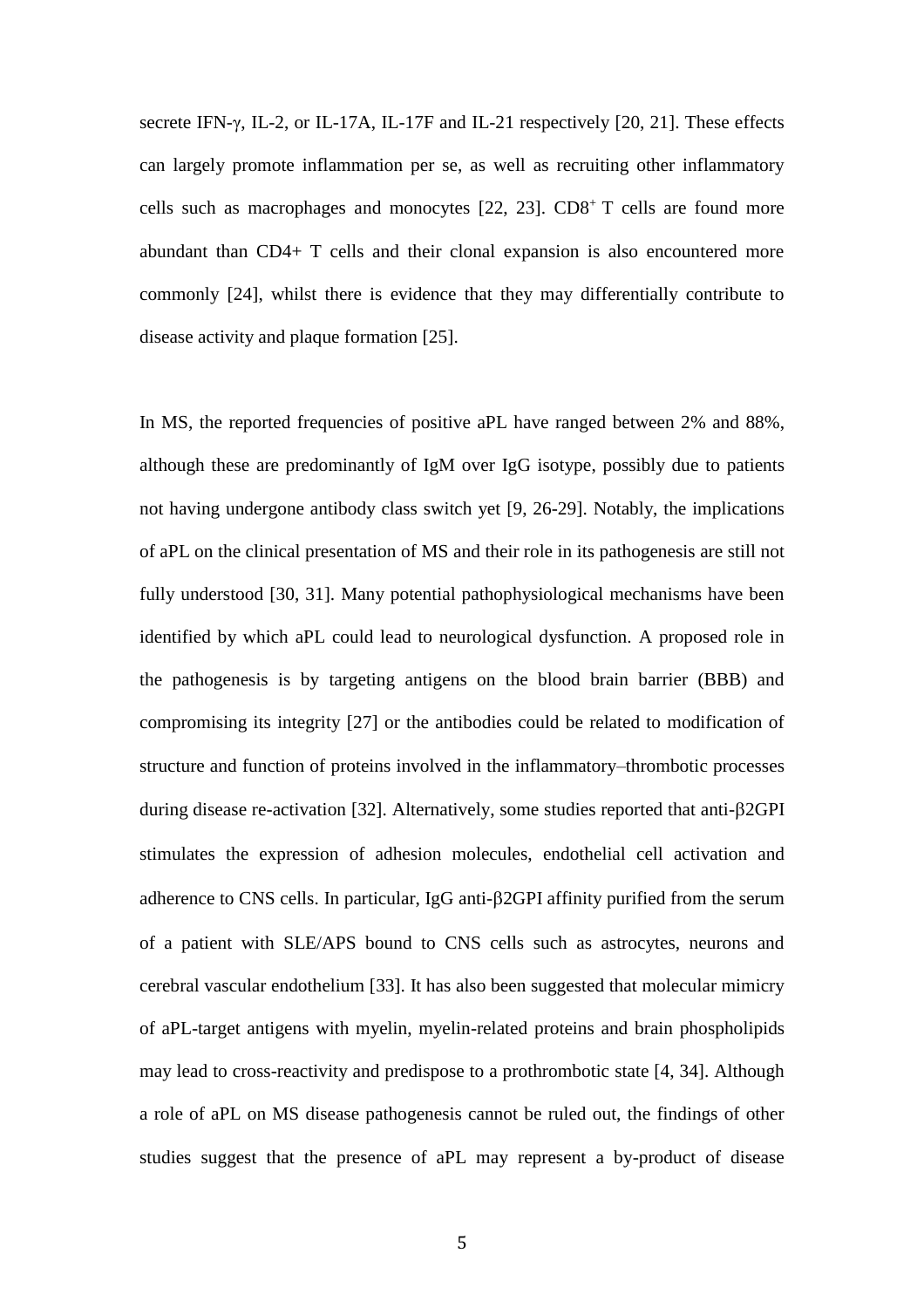progression since it has been shown that more patients with MS had elevated titres during a disease flare with aPL positivity having a higher prevalence in secondary progressive MS (SPMS) compared to RRMS [\[9,](#page-16-3) [35-37\]](#page-19-5).

Consequently, the aim of the present investigation is to use standardized ELISA protocols for the detection of aPL in the serum of a large well-defined cohort of patients with MS and compare these with controls, to assess their frequency and to attempt to better explain the possible association of these antibodies in the pathogenesis of MS. Our study, has enrolled the largest number of patients that are well characterized in terms of their clinical history to date. Interestingly, to our knowledge this is the first study conducted that explores the potential relevance of antibodies against DI of  $\beta$ 2GPI in patients with MS.

## **2. Patients & Methods**

## *2.1 Patient population*

Blood samples from 127 patients diagnosed with MS, as defined by the McDonald criteria [\[38\]](#page-20-0) and followed at The Cyprus Institute of Neurology and Genetics clinic, were collected prospectively for the purposes of this study. None of the MS patients participating in the study had secondary APS or any clinical manifestation such as thrombotic events or pregnancy complications that are associated with APS or any underlying autoimmune disease. In parallel, sera were also obtained from 92 controls with no long-term illness or history of immune-mediated disorders. All subjects had provided written informed consent. MS patients consisted of 88 RRMS patients, 11 primary-progressive MS patients (PPMS), 28 SPMS (5 with relapse) diagnosed using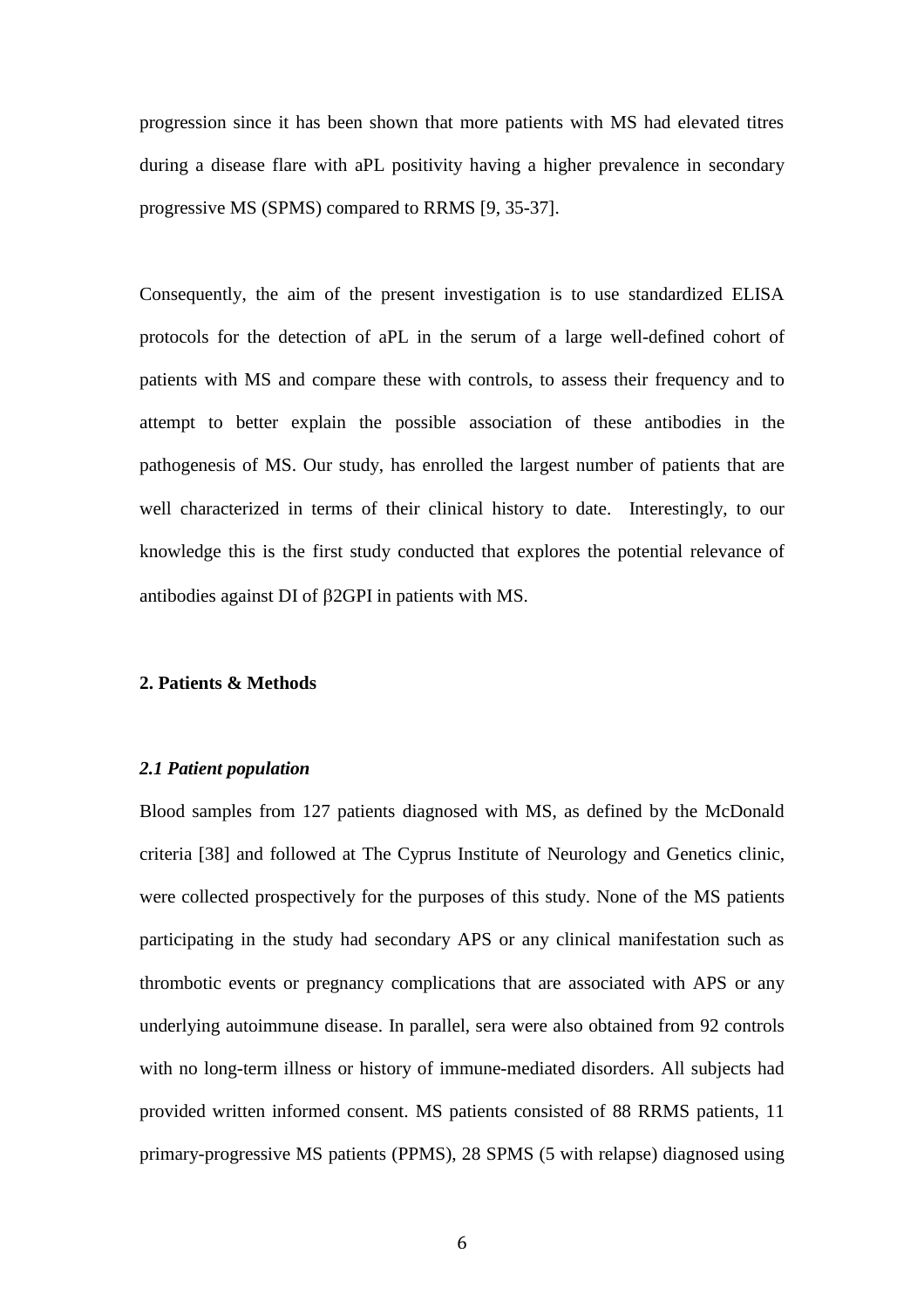the McDonald criteria [\[38\]](#page-20-0), aged between 22 and 79 years, of whom 62 patients were receiving treatment. A relapse was defined as an episode of neurological disturbance attributable to MS, lasting at least 24 h and confirmed by objective observation [\[38\]](#page-20-0).

## *2.1.1. Blood processing*

Blood samples were allowed to clot, centrifuged within 3 h of collection for 10 min (1500 g at 25 °C) and the sera were frozen in aliquots at -20 $\degree$  C. The frozen aliquots were freeze-thawed once.

## *2.2. aPL detection*

## *ELISA for detecting IgG and IgM anti-CL*

Anti-CL were measured as previously described [\[39\]](#page-20-1), using commercially sourced calibrators (Louisville APL Diagnostics, USA). A set of polyclonal calibrators (7 IgG calibrators; 7 IgM calibrators) was used to construct IgG and IgM calibration curves from which IgG and IgM anti-CL values, respectively, of unknown samples were determined. These calibrators were used according to the manufacturer's instructions. Briefly, 96-well plates were coated with 50 μg/ml cardiolipin (Sigma,UK) in ethanol on the test half and ethanol alone on the control half. Plates were incubated overnight at 4°C and then blocked with 10% FBS/PBS for one hour at room temperature. Sera were tested in triplicate at a dilution 1:50 with 10% FCS/PBS, incubated at room temperature for 90 minutes. Bound IgG and IgM was detected by addition of antihuman IgG or IgM horseradish peroxidase conjugate (Sigma, UK) in 10% FCS/PBS for one hour followed by addition of substrate, and absorbance was read at 450 nm. The net OD reading for each sample was calculated by subtracting the readings obtained using buffer alone from the corresponding antigen-coated readings in order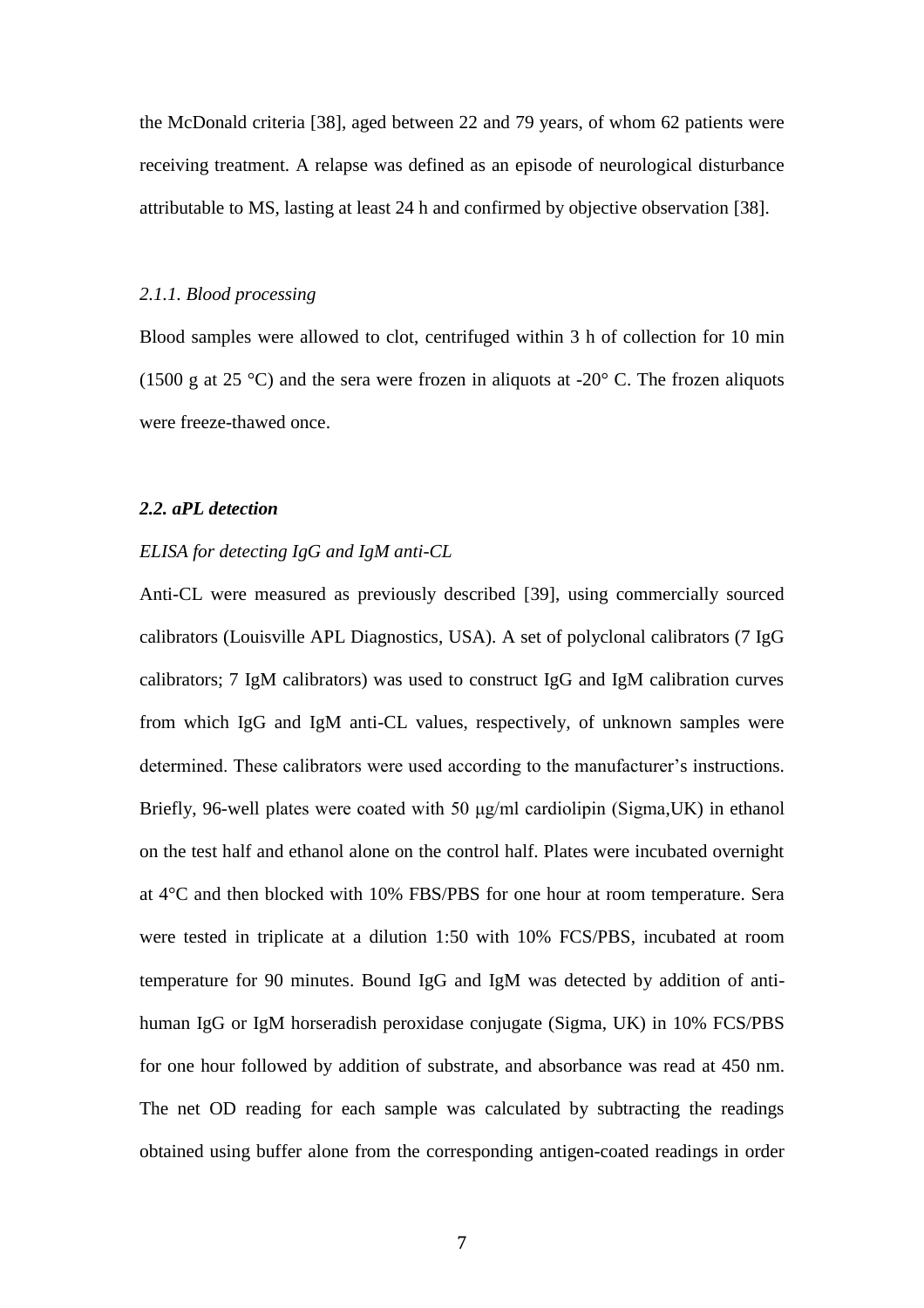to exclude non-specific background binding. Activity was defined in IgG and IgM phospholipid units, GPLU and MPLU units respectively. The IgG and IgM calibrator activity ranges were 16-96 GPLU and 16-96 MPLU respectively. Inter and intra plate variations were assessed using a control on each ELISA plate.

## 2.2.1. ELISA for detecting IgG and IgM anti- $\beta$ 2GPI

Anti- $\beta$ 2GPI binding was measured as previously described [\[39\]](#page-20-1). The test half of the plate was coated with 4  $\mu$ g/ml human  $\beta$ 2GPI (Louisville Diagnostics, USA) in PBS; PBS alone was used on the control half. The plates were blocked using 0.5% porcine gelatin/PBS. Sera were diluted in PBS/1% BSA and incubated for one hour at room temperature. Commercially sourced positive control sera (Louisville APL Diagnostics, USA) for IgG and IgM anti- $\beta$ 2GPI antibodies were used to define activity in SGU and SMU units respectively. Positive controls were serially diluted to obtain a standard curve and the positivity of the first point was assigned as 40 SGU and 40 SMU units according to the manufacturer's instructions.

## *2.2.2. ELISA for detecting IgG and IgM anti-DI*

The anti-DI antibodies were measured  $[40]$  in the same manner as human  $\beta$ 2GPI, except the plates were coated with bacterially-expressed, conformationally correct human recombinant DI, produced by bacterial expression at University College London [\[41,](#page-20-3) [42\]](#page-20-4). Commercially sourced positive control sera (Louisville APL Diagnostics, USA) for IgG and IgM anti- $\beta$ 2GPI antibodies were used as calibrators for anti-DI assay. Calibrators were serially diluted to obtain a standard curve, and arbitrary units were assigned to each point. Anti-DI activity was defined as DI units,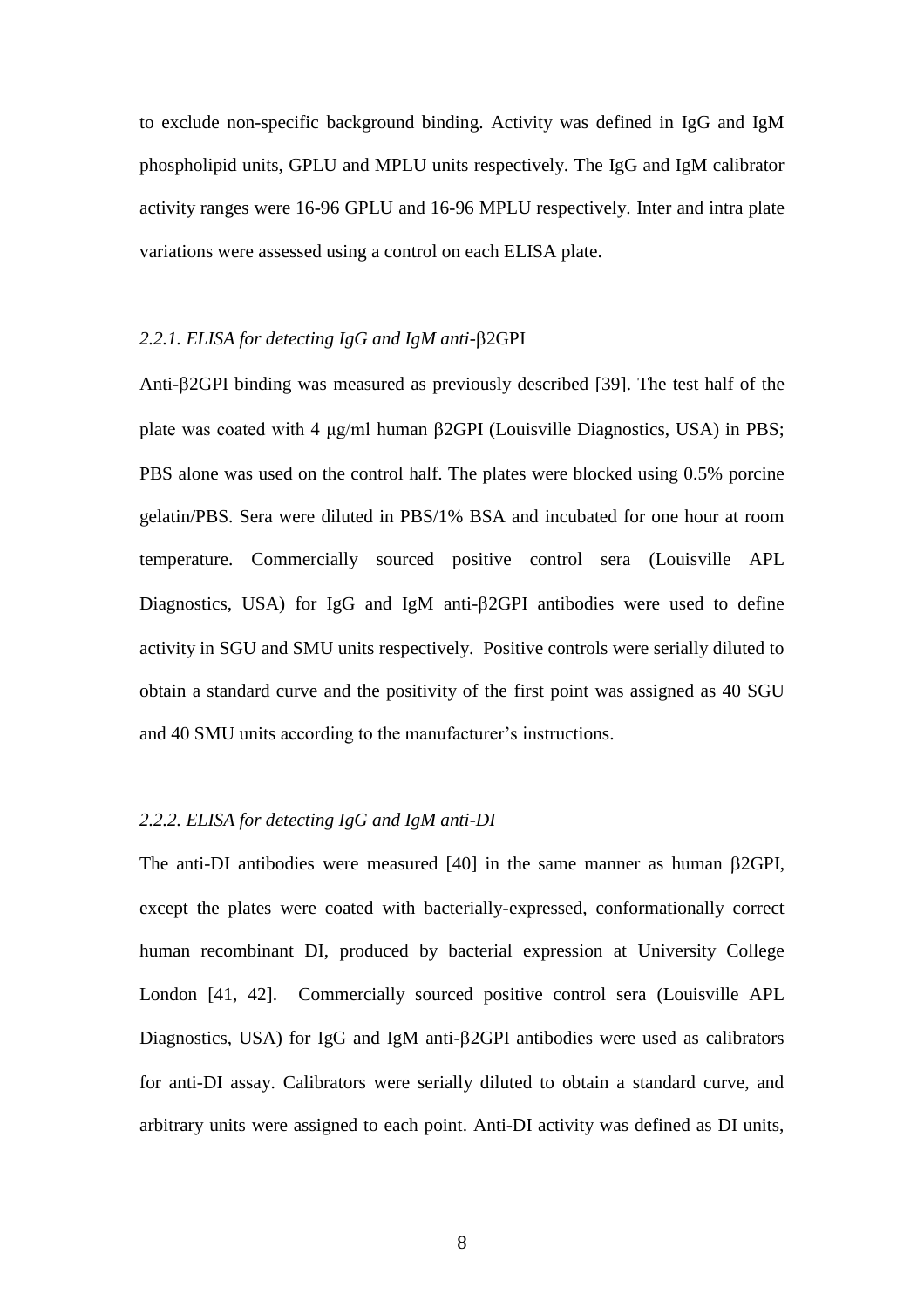GDIU and MDIU, for IgG and IgM DI antibodies respectively [\[40\]](#page-20-2), and calculated as described for the anti-CL assay.

## *2.3. Statistical analysis*

Graphical representations were constructed using GraphPad Prism Version 5 for Windows, La Jolla, California USA. All statistical tests were run using the IBM Corp SPSS Version 20 software, Armonk, NY. All results were treated with the Pearson's Chi-squared test, and the Fisher's exact test where a variable had an expected frequency of five or less. For mean comparisons between two groups with continuous variables, the non-parametric Mann-Whitney test was used. The nominal P value <0.05 was considered statistically significant.

## **3. Results**

#### *3.1. Prevalence of positivity for aPL*

The relevant demographic and clinical characteristics of the study population groups at the time of sample collection are listed in Table 1. One hundred and twenty seven MS subjects and 92 controls enrolled in the study were screened for the presence of either IgG/IgM aPL antibodies targeting CL, β2GPI and DI of β2GPI by standardised ELISA protocols. Gender was matched between the study group and control group (p value  $= 0.149$ ). MS and control group were of similar age (mean age for MS was 51.7  $\pm$  12.19 and mean age for controls was 52.1  $\pm$  17.75; p value = 0.585). Patients with multiple sclerosis included in the study did not have any other concomitant disease and they had not presented any APS – related thrombotic episodes or misscarriages. Based on the sera from a population of 92 controls, our cut-offs for positivity in the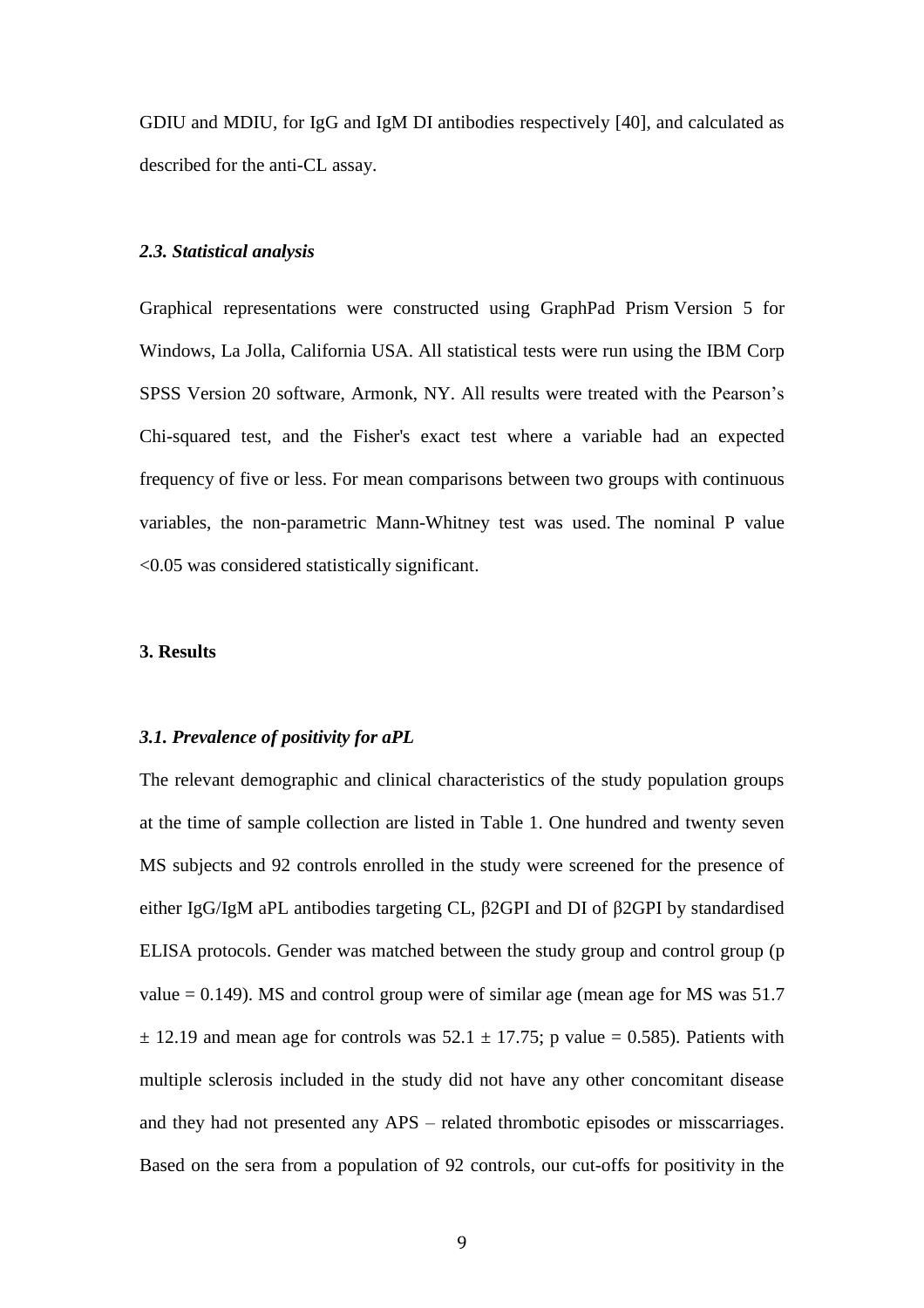ELISA assays are defined by the 99<sup>th</sup> percentile of the activity of healthy subjects. Overall, 43% of patients with MS tested were positive for at least one aPL antibody as opposed to 3% of controls; p<0.0001 (Figure 1).

Comparing the three antigens, the most prevalent antibodies were anti-CL with the highest percentage of positivity (percentage positivity range 18.1-21.3%). Similarly, levels of anti-DI antibodies were found to be elevated in patients with MS compared to controls. There was a statistically significant association of IgG anti-CL antibodies observed by a subset of 21.3% (n=27) patients with MS found positive for IgG anti-CL antibodies compared to 1.1% of control. Mean titre for IgG anti-CL is shown in Figure 2A ( $p<0.05$ ). The range of GPLU for MS patients that were positive for IgG anti-CL antibodies was 18 – 144 GPLU (mean GPLU 47). Likewise, for the IgM anti-CL antibodies, 18.1% of MS cases were found positive (n=23) as opposed to 1.1% controls  $(n=3)$ ,  $p<0.0001$  (Figure 2B). The range of MPLU for MS patients that were positive for IgM anti-CL antibodies was 49 – 118 MPLU (mean MPLU 74). Mean activity of MS and controls against DI is shown graphically in Figure  $3A&B$  (p<0.05, for both IgG and IgM anti-DI). IgG anti-DI antibodies in patients with MS were detected at a frequency of 7.1% (n=9) compared to controls (1.1%, n=1) (Figure 3A). For IgM anti-aDI antibodies, there was an incidence of 6.3% (n=8) compared to  $1.1\%$ (n=1) of controls (Figure 3B). The range of GDIU for MS patients positive for IgG anti-DI antibodies was  $53 - 175$  MDIU (mean GDIU 89) and for MDIU was  $2 - 21$ (mean MDIU 6).

There was no significant difference in titres between MS patients and controls for IgG anti- $\beta$ 2GPI antibodies (illustrated in Figure 4). Out of 127 MS patients, only 3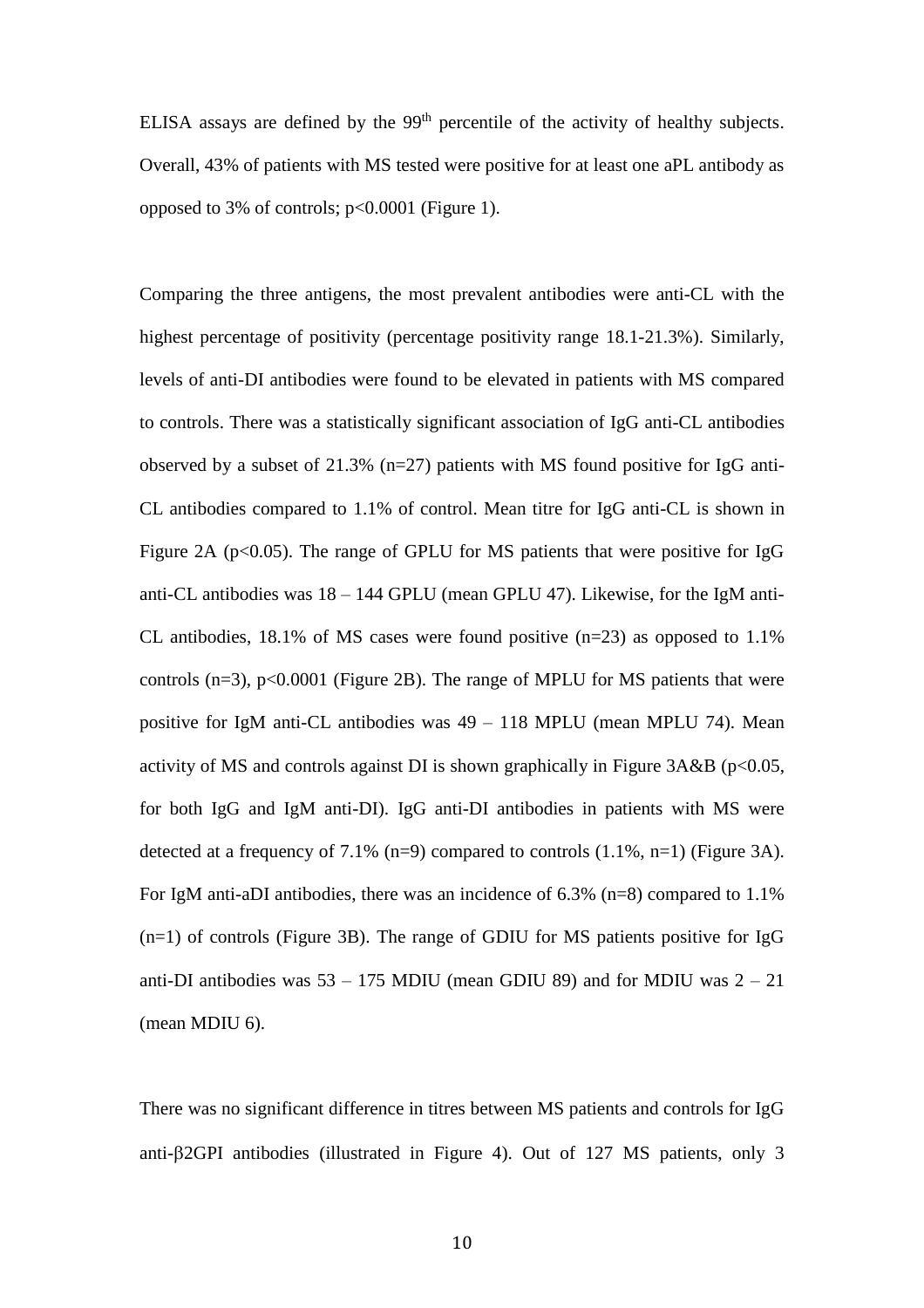patients were found positive for IgG anti-β2GPI antibodies and no positive IgG antiβ2GPI antibodies were detected for the controls (Figure 4A). However, for the IgM isotype, there were 6 MS patients found positive as opposed to no positive antibodies in the controls; mean titre is illustrated in Figure 4B ( $p<0.05$ ).

## *3.2. Antibody positivity status with respect to type of MS*

The frequency of aPL positive results was examined for any association with the type of MS (RRMS, PPMS and SPMS). It is observed that there was seropositivity for IgG anti-CL antibodies among all groups including 18.2% of RRMS and for PPMS but for SPMS there was a positivity of 32.1% (Table 2). There was no significant difference between groups. On the contrary, IgM anti-CL antibody positivity was differentially distributed among groups with a frequency of 10.2% in RRMS, 36.4% in PPMS and 35.7% in SPMS patients (p<0.005), showing elevation of IgM anti-CL antibodies with disease progression (Table 2).

There was no statistically significant association of positive aPL with a specific type of MS for the other two antigens (β2GPI and DI). Nonetheless, it is apparent that there was a trend suggesting a correlation of positive IgG anti-DI antibodies in SPMS and PPMS patients (Table 2).

Interestingly, regarding the positivity across the panel of aPL tested in relation to the type of MS, 71.4% of SPMS patients were positive for at least one aPL with only eight patients found negative for all aPL tested. Moreover, it is observed that 31.8% of RRMS and 54.5% of PPMS were positive for at least one aPL.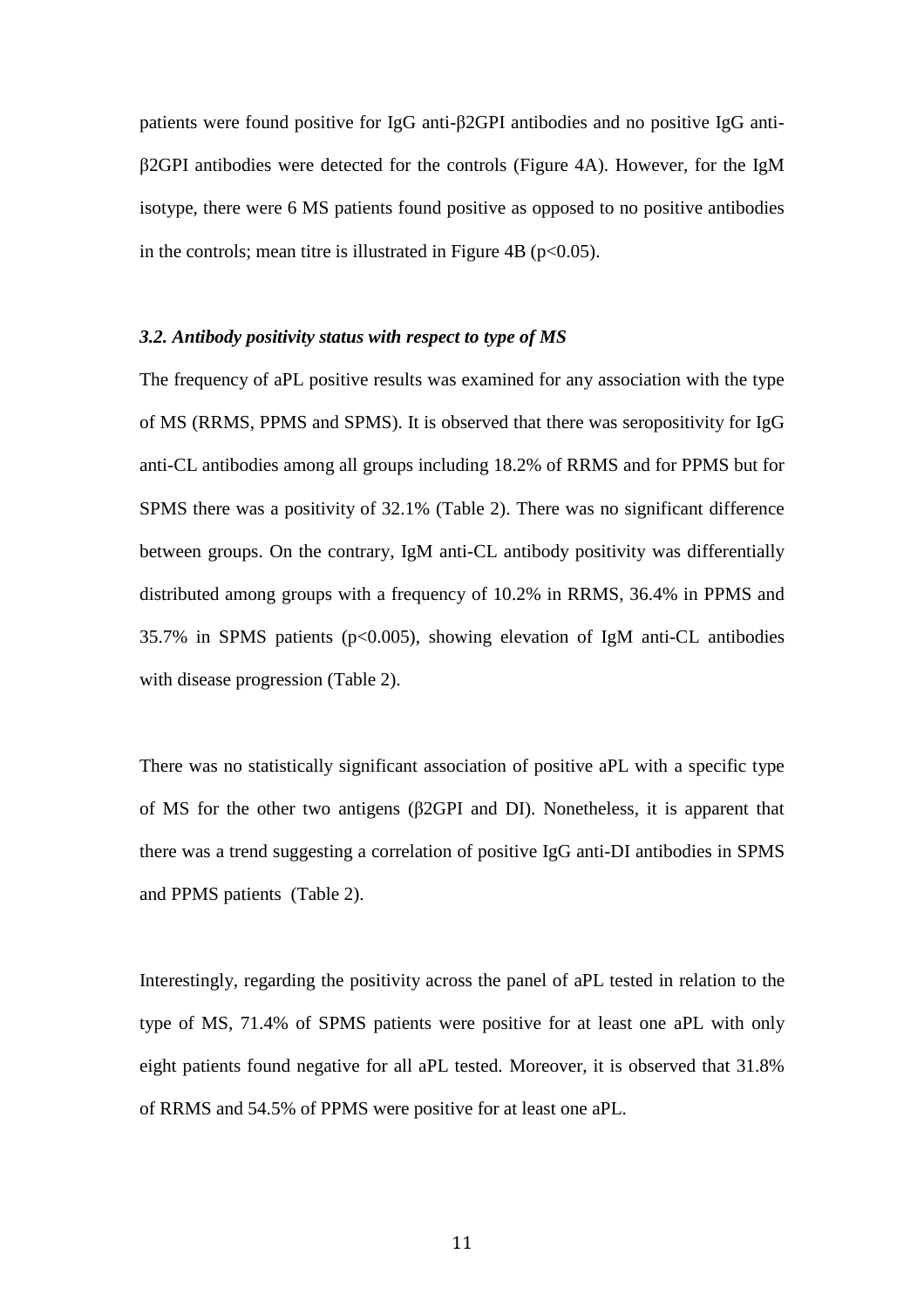## **4. Discussion**

The fundamental findings of this paper are significant associations between the presence of aPL and patients with MS compared to controls. There was a higher percentage of 43% patients with MS tested positive for at least one aPL antibody while the respective frequency in healthy controls was 3%. Koudriavtseva et al also showed that the rate of at least one aPL positivity reached 60% in patients with MS [\[43\]](#page-20-5). Antibodies recognizing cardiolipin are the most prevalent autoantibodies in this cohort. To date, this study enrolled the largest number of patients with MS, with most detailed characterization, under long-term follow-up at one centre, to answer different questions. Our presumption is that previous studies thus far report an association between aPL and MS with a wide variability. Notably, a predominance of IgM over IgG subtypes was reported, perhaps due to poor class-switching; this could possibly result from no 2GPI recognition by T cells in MS. A possible explanation for the inconsistencies regarding the prevalence of aPL in the studies reported thus far could be the limited number of patient serum samples tested.

The trend observed for anti-CL antibodies was similar to that found for anti-DI antibodies. IgG and IgM anti-DI levels were 7.1% and 6.3% in MS patients compared to 1.1% in the controls. β2GPI is the major antigen for autoantibodies that cause APS, an autoimmune disease characterized by an increased risk of thrombosis and recurrent fetal loss. It is now well established that even though other domains of the β2GPI may be targeted, the antibodies against DI are more strongly associated with thrombosis than autoantibodies against other parts of this protein [\[14,](#page-17-0) [44,](#page-21-0) [45\]](#page-21-1). DI is accessible to antibody recognition only after the protein takes its open so-called "hook-like"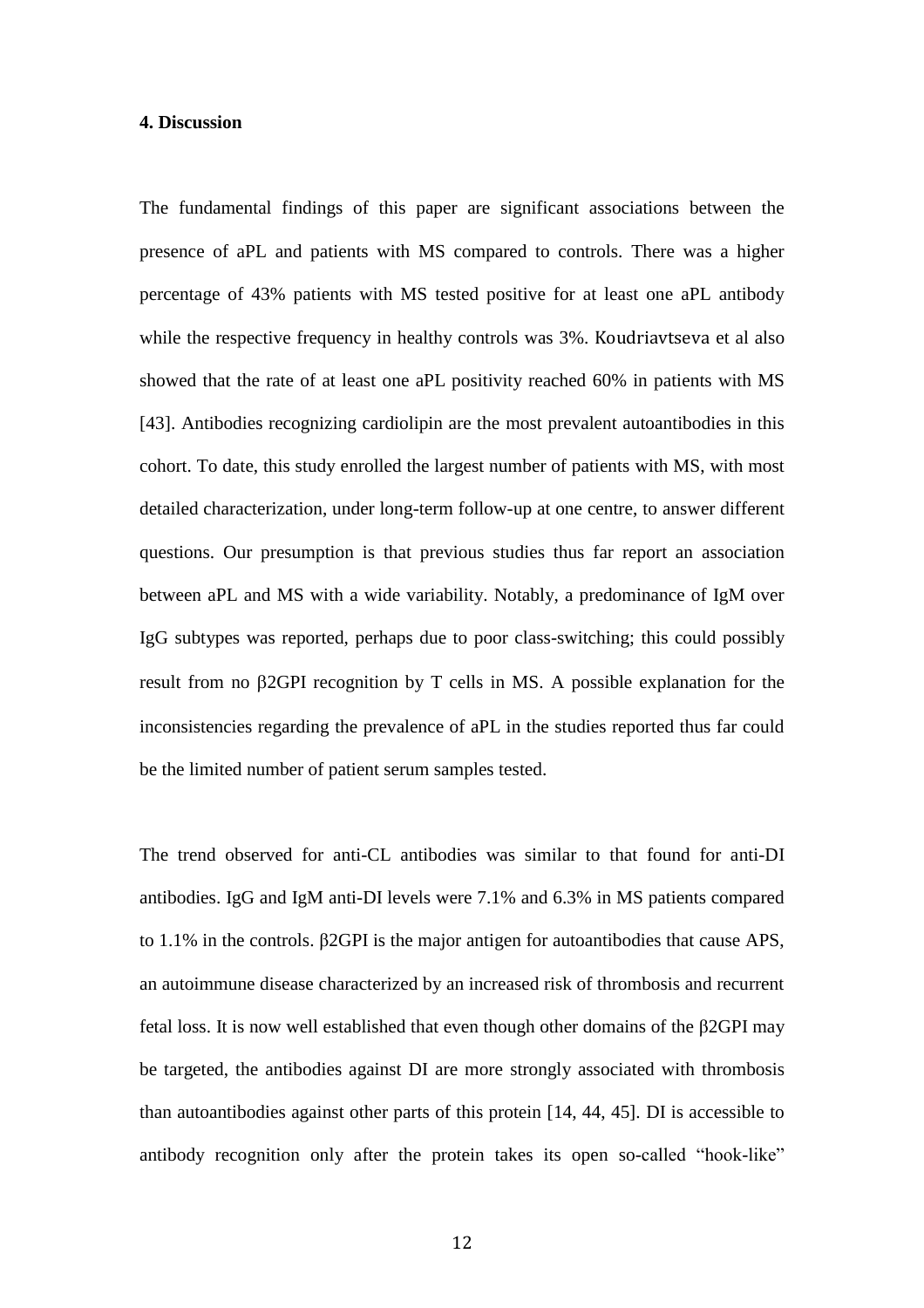conformation rather than its closed circular form, hence, it is exposed only when the protein is bound to an anionic surface. This is mainly driven by the interaction of the fifth domain of the protein with anionic phospholipids on cellular plasma membranes [\[46\]](#page-21-2). After exposure to negatively charged phospholipids, β2GPI binds, opens up, and exposes the epitope of the autoantibodies and the antibodies are able to recognize β2GPI [\[47\]](#page-21-3). Hence, β2GPI when coated on an ELISA plate may prevent exposure of cryptic epitopes and explain why we could not detect antibodies against whole β2GPI in contrast to our finding of raised levels of anti-DI antibodies in patients with MS.

To better understand the involvement of aPL in MS, we have correlated aPL positivity with different types of MS. SPMS patients showed a higher frequency for IgG anti-CL antibodies (32.1%) whilst this was true for both primary and secondary progressive MS groups for IgM anti-CL antibodies (36.4% and 35.7% respectively). On the contrary, RRMS patients showed the least frequency for IgM anti-CL, which can signify a relationship between an increase in autoantibody production and disease activity and progression in MS. Up to 20.5% RRMS patients were positive for one aPL. Interestingly, three patients in the study found positive for three aPL simultaneously, belong to this group. In the case of anti-DI antibodies, our results suggest a trend of elevated IgM anti-DI antibodies in PPMS and SPMS which is even higher for IgG anti-DI antibodies. This is further supported by the finding that 71.4% SPMS patients were positive for at least one aPL and 25% were positive for two aPL simultaneously while from the same group only eight patients were negative for all tested aPL. Nevertheless, a larger sample size of PPMS and SPMS patients in future studies could re-enforce the hypothesis of aPL prevalence relating to disease progression.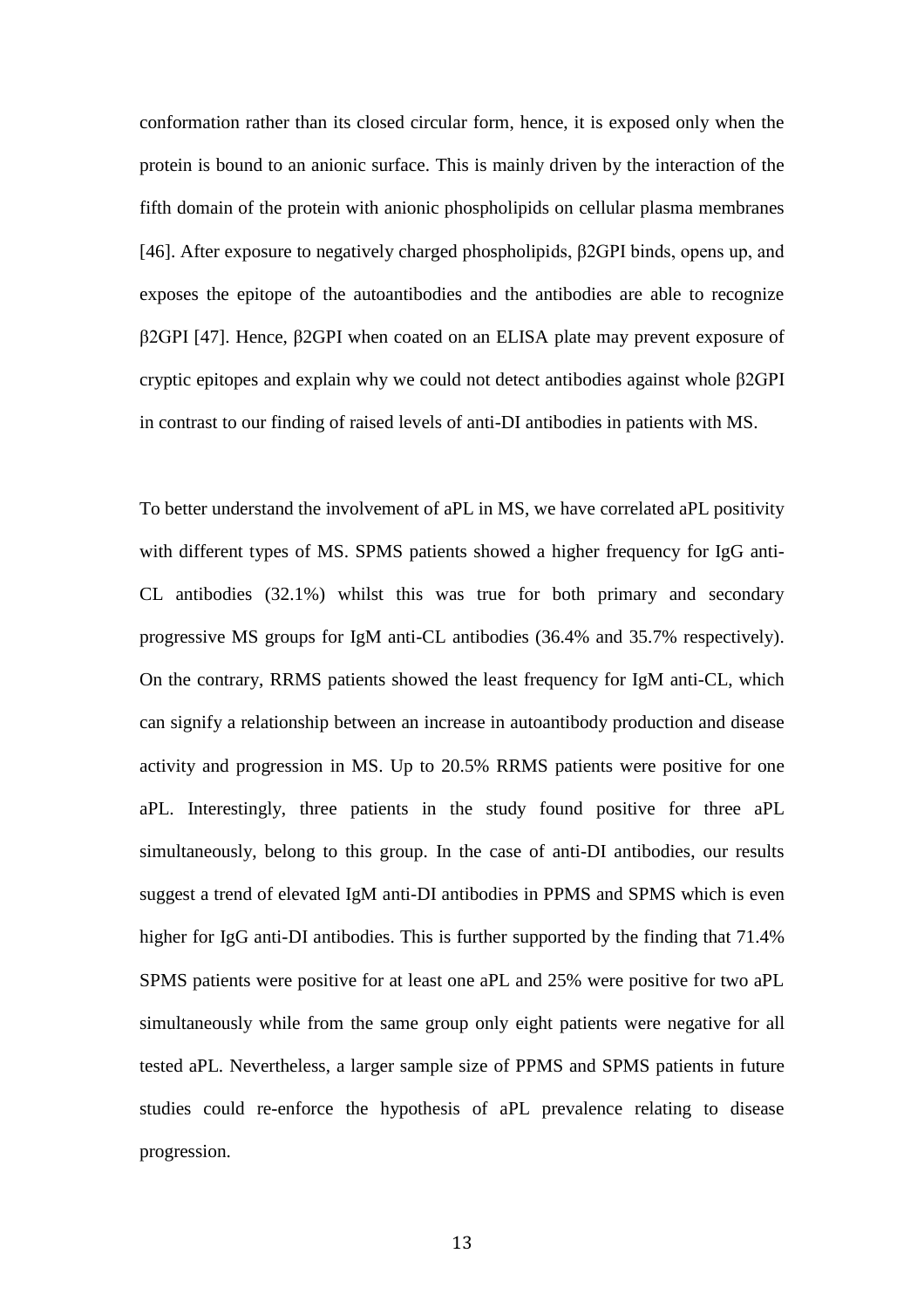Nevertheless, we speculate that anti-DI antibodies may occur as one of the arms constituting the expanding inflammatory milieu and their occurrence is a piece of evidence indicating the actual degree of the impairment or possibly a marker that favours the prognosis of the disease. Since there are still unsolved questions regarding the biological and clinical significance of aPL, their occurrence in clinical conditions other than the APS may provide more in-depth knowledge regarding their function. Noteworthy, the general consensus for the APS appears to be that once aPL are generated and sustained, it is thought that a "second hit" is needed for thrombus formation [\[48,](#page-21-4) [49\]](#page-21-5). In line with this observation, it has been suggested that infectious processes and microbes could trigger an inflammatory response by increasing the expression of the aPL target antigen or the expression of antigenic epitopes which might constitute the second hit. This could fit well for our hypothesis for thrombosis – a possible common denominator with MS - as several reports in literature have described an association between cerebral venous thrombosis and MS [\[50-52\]](#page-21-6).

Interestingly, in a systematic review, Marrie and colleagues reported that stroke was more usually encountered in MS than in the general population [\[53\]](#page-22-0). Peeters and colleagues also confirmed a higher risk of venous thromboembolism in MS compared to healthy controls [\[54\]](#page-22-1). Furthermore, the possibility of an underlying disrupted venous drainage from the CNS is the third described vascular impairment in MS [\[55\]](#page-22-2). Moreover, vascular diseases may be more frequent in patients with MS for several reasons. First they may share pathophysiology including endothelial dysfunction, platelet activation and hypercoagulation [\[56,](#page-22-3) [57\]](#page-22-4). Second, the increased surveillance of patients with MS may increase the likelihood of being diagnosed with vascular disease, although diagnostic difficulties in distinguishing stroke from MS flares may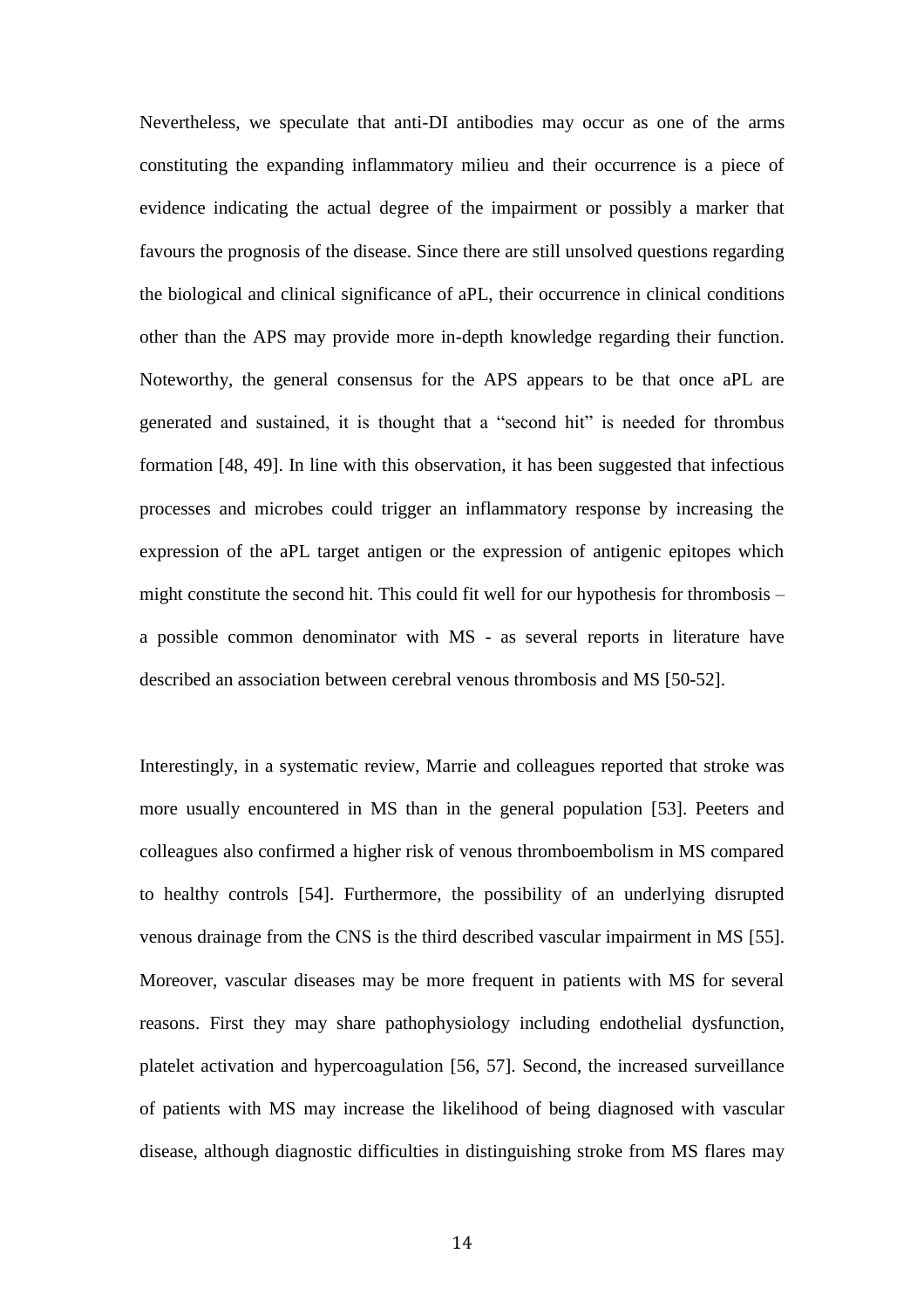influence the findings. Thrombotic processes in MS may rather signify the compensating efforts of the innate immune response, either to challenging infections or genetic and environmental disruption of anti-coagulative mechanisms [\[34\]](#page-19-4). Hence, we speculate that pro-thrombotic factors, including positivity for aPL, could indicate that the pathogenic mechanisms of MS may, to some extent, involve thrombotic processes.

Our study had a number of limitations. We did not study whether aPL found in all patients are persistently positive, which is a triggering pathogenic factor. Some data is available for a number of patients whose serum was available longitudinally and we have confirmed that the titres remain positive (5 out of 7 patients remain persistently positive for IgG anti-DI and 3 out of 4 patients remain persistently positive for IgG anti-CL; data not shown). aPL titres can fluctuate, sometimes being negative in the acute phase and most studies have not measured aPL sequentially [\[17\]](#page-17-3). In future though, it may be worthwhile to carry out a detailed investigation on whether the remaining positive patients in our cohort are persistently positive. Another limitation is the lack of information on lupus anticoagulant which is of clinical importance and on whether the patients had experienced any complications during pregnancy and the number of live births. Hence the relevance of aPL positivity to MS is unclear however it does not lessen their importance as biomarkers in MS.

## **5. Conclusions**

Altogether, our findings showed a significant increase of aPL in patients with MS compared to healthy controls. This is by far, the largest study screening patients diagnosed with definite MS for aPL and investigating the involvement of novel anti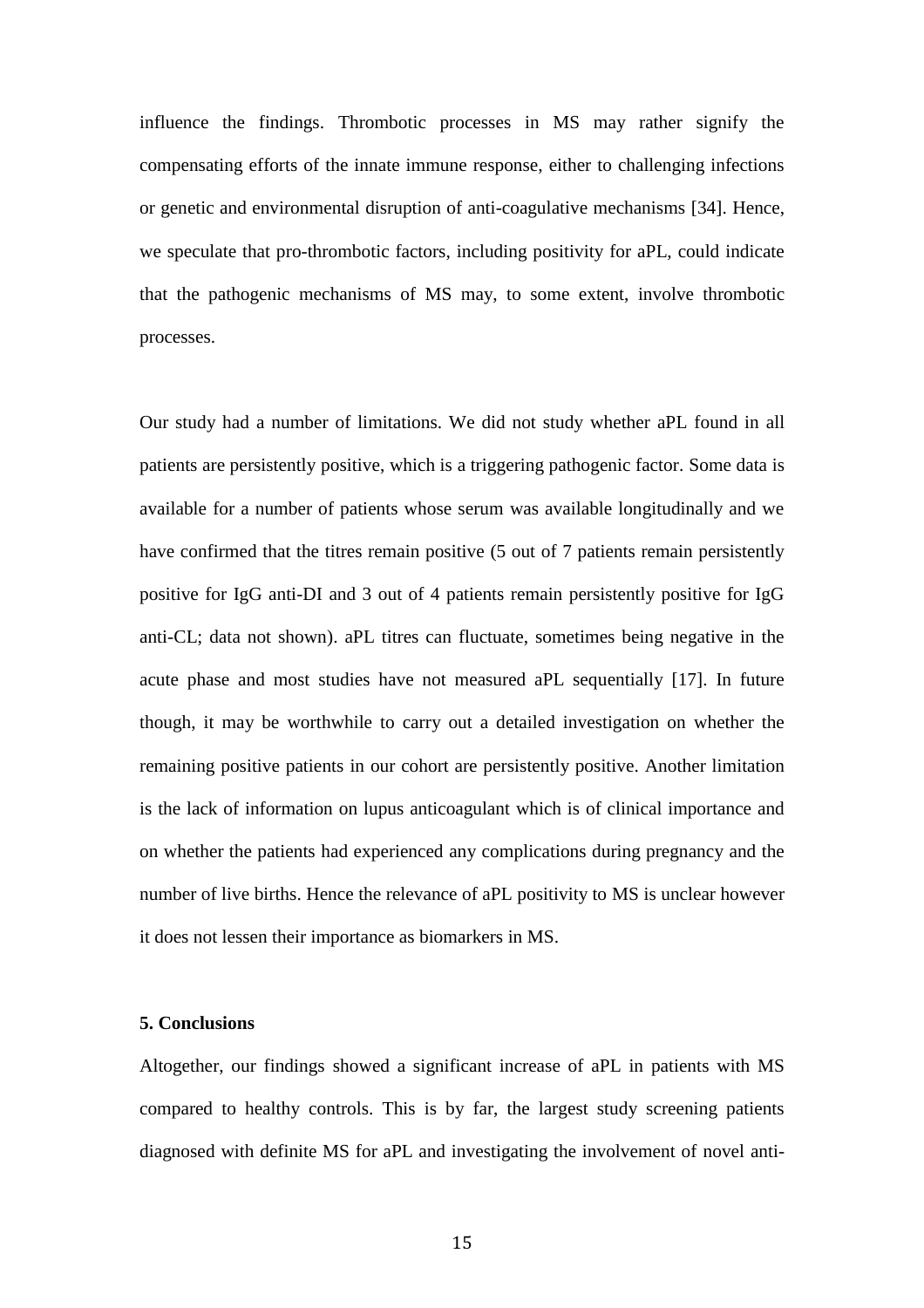DI antibodies in MS. In conclusion, we have identified that anti-DI antibodies were found to be positive in our cohort of patients with MS and could be the triggering factor for the occurrence of inflammatory-thrombotic processes in MS.

## **Acknowledgements**

We would like to especially thank all patients with MS and all healthy donors at the Cyprus Institute of Neurology and Genetics for donating blood for our research. We would like to thank Mrs Eftyxia Gaglia and Mrs Astero Constantinou, Cyprus Institute of Neurology and Genetics.

## **Disclosure statement**

The authors have no conflicts of interest to declare.

## **References**

- <span id="page-15-0"></span>[1] Frohman EM, Racke MK, Raine CS. Multiple sclerosis--the plaque and its pathogenesis. N Engl J Med, 2006;354**:**942-55.
- <span id="page-15-1"></span>[2] Noseworthy JH, Lucchinetti C, Rodriguez M, Weinshenker BG. Multiple sclerosis. N Engl J Med, 2000;343**:**938-52.
- <span id="page-15-2"></span>[3] Chapman J. The interface of multiple sclerosis and antiphospholipid antibodies. Thromb Res, 2004;114**:**477-81.
- <span id="page-15-3"></span>[4] Uthman I, Noureldine MH, Berjawi A, Skaf M, Haydar AA, Merashli M *et al.* Hughes syndrome and multiple sclerosis. Lupus, 2015;24**:**115-21.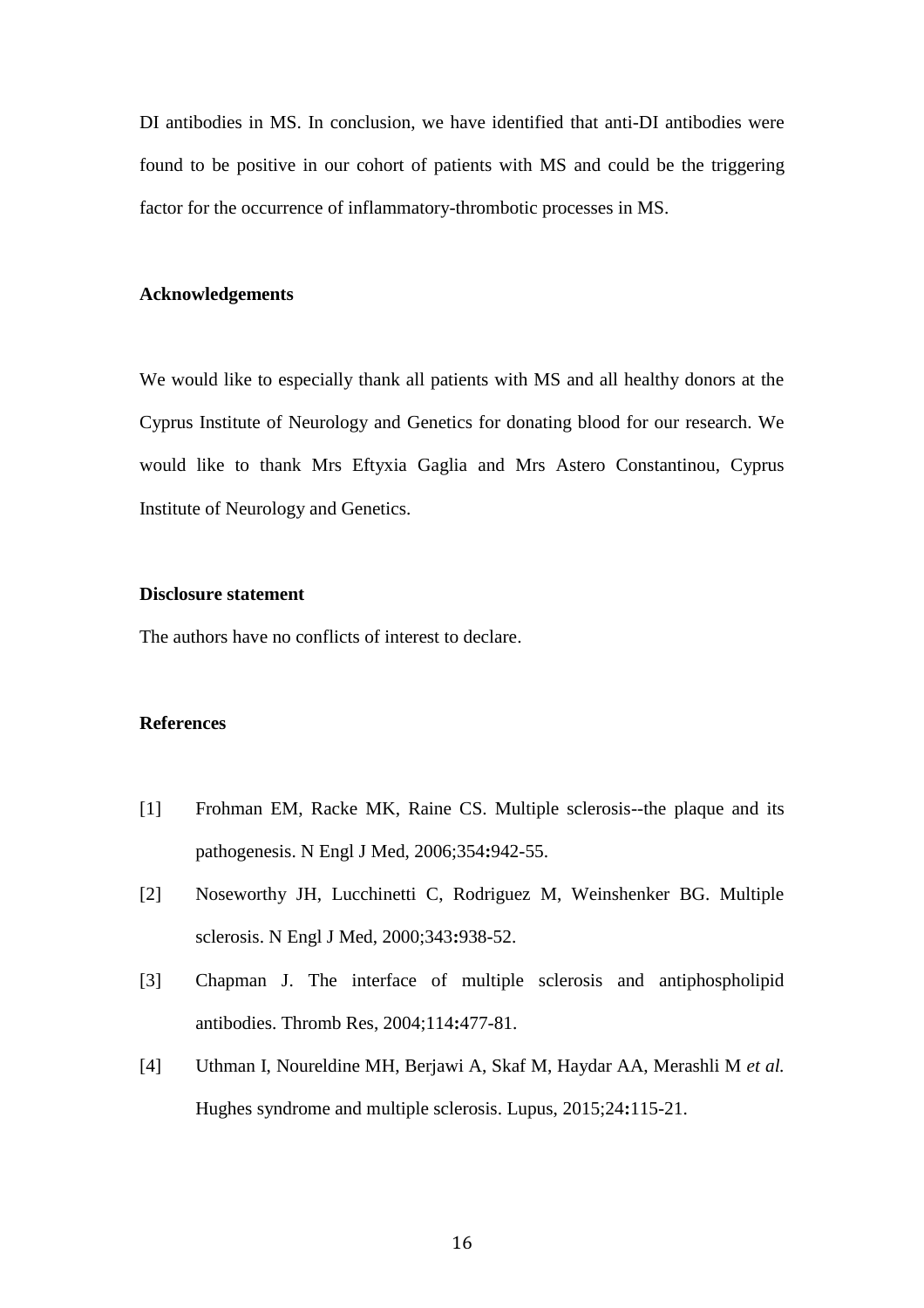- [5] Hu ZD, Deng AM. Autoantibodies in pre-clinical autoimmune disease. Clin Chim Acta, 2014;437**:**14-8.
- <span id="page-16-0"></span>[6] Fraussen J, Claes N, de Bock L, Somers V. Targets of the humoral autoimmune response in multiple sclerosis. Autoimmun Rev, 2014.
- <span id="page-16-1"></span>[7] Somers K, Govarts C, Stinissen P, Somers V. Multiplexing approaches for autoantibody profiling in multiple sclerosis. Autoimmun Rev, 2009;8**:**573-9.
- <span id="page-16-2"></span>[8] Fraussen J, Vrolix K, Martinez-Martinez P, Losen M, De Baets MH, Stinissen P *et al.* B cell characterization and reactivity analysis in multiple sclerosis. Autoimmun Rev, 2009;8**:**654-8.
- <span id="page-16-3"></span>[9] Szmyrka-Kaczmarek M, Pokryszko-Dragan A, Pawlik B, Gruszka E, Korman L, Podemski R *et al.* Antinuclear and antiphospholipid antibodies in patients with multiple sclerosis. Lupus, 2012;21**:**412-20.
- <span id="page-16-4"></span>[10] de Laat B, Mertens K, de Groot PG. Mechanisms of disease: antiphospholipid antibodies-from clinical association to pathologic mechanism. Nat Clin Pract Rheumatol, 2008;4**:**192-9.
- <span id="page-16-5"></span>[11] Pericleous C, Rahman A. Domain I: the hidden face of antiphospholipid syndrome. Lupus, 2014;23**:**1320-3.
- [12] Ioannou Y, Rahman A. Domain I of beta2-glycoprotein I: its role as an epitope and the potential to be developed as a specific target for the treatment of the antiphospholipid syndrome. Lupus, 2010;19**:**400-5.
- [13] Pericleous C, Ruiz-Limon P, Romay-Penabad Z, Marin AC, Garza-Garcia A, Murfitt L *et al.* Proof-of-concept study demonstrating the pathogenicity of affinity-purified IgG antibodies directed to domain I of beta2-glycoprotein I in a mouse model of anti-phospholipid antibody-induced thrombosis. Rheumatology (Oxford), 2015;54**:**722-7.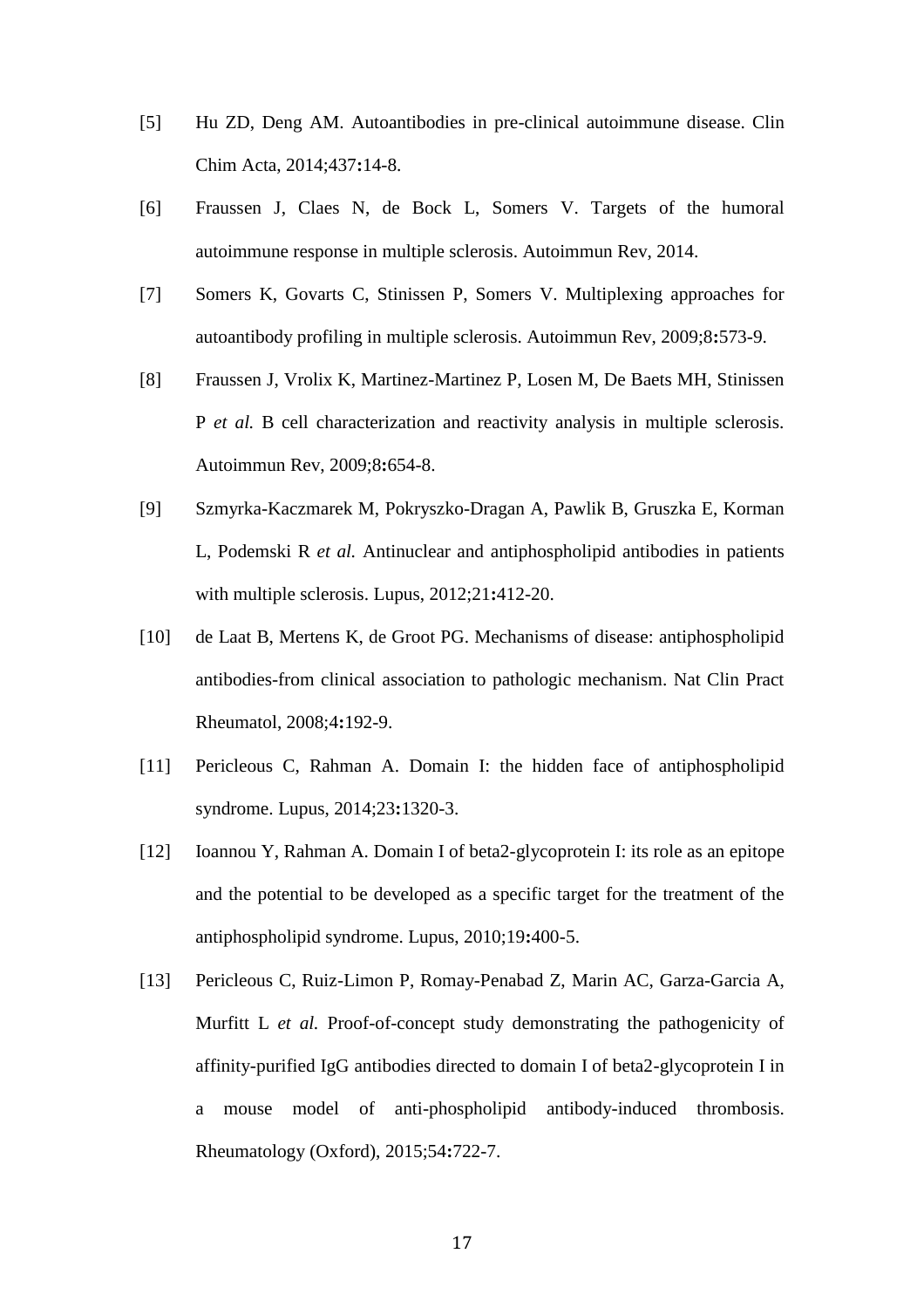- <span id="page-17-0"></span>[14] Ioannou Y, Pericleous C, Giles I, Latchman DS, Isenberg DA, Rahman A. Binding of antiphospholipid antibodies to discontinuous epitopes on domain I of human beta(2)-glycoprotein I: mutation studies including residues R39 to R43. Arthritis Rheum, 2007;56**:**280-90.
- <span id="page-17-1"></span>[15] Mahler M, Norman GL, Meroni PL, Khamashta M. Autoantibodies to domain 1 of beta 2 glycoprotein 1: a promising candidate biomarker for risk management in antiphospholipid syndrome. Autoimmun Rev, 2012;12**:**313-7.
- <span id="page-17-2"></span>[16] Meroni PL, Chighizola CB, Rovelli F, Gerosa M. Antiphospholipid syndrome in 2014: more clinical manifestations, novel pathogenic players and emerging biomarkers. Arthritis Res Ther, 2014;16**:**209.
- <span id="page-17-3"></span>[17] Ferreira S, D'Cruz DP, Hughes GR. Multiple sclerosis, neuropsychiatric lupus and antiphospholipid syndrome: where do we stand? Rheumatology (Oxford), 2005;44**:**434-42.
- <span id="page-17-4"></span>[18] Karussis D, Leker RR, Ashkenazi A, Abramsky O. A subgroup of multiple sclerosis patients with anticardiolipin antibodies and unusual clinical manifestations: do they represent a new nosological entity? Ann Neurol, 1998;44**:**629-34.
- <span id="page-17-5"></span>[19] Mitsdoerffer M, Kuchroo V, Korn T. Immunology of neuromyelitis optica: a T cell-B cell collaboration. Ann N Y Acad Sci, 2013;1283**:**57-66.
- <span id="page-17-6"></span>[20] Gutcher I, Becher B. APC-derived cytokines and T cell polarization in autoimmune inflammation. J Clin Invest, 2007;117**:**1119-27.
- <span id="page-17-7"></span>[21] Haines CJ, Chen Y, Blumenschein WM, Jain R, Chang C, Joyce-Shaikh B *et al.* Autoimmune memory T helper 17 cell function and expansion are dependent on interleukin-23. Cell Rep, 2013;3**:**1378-88.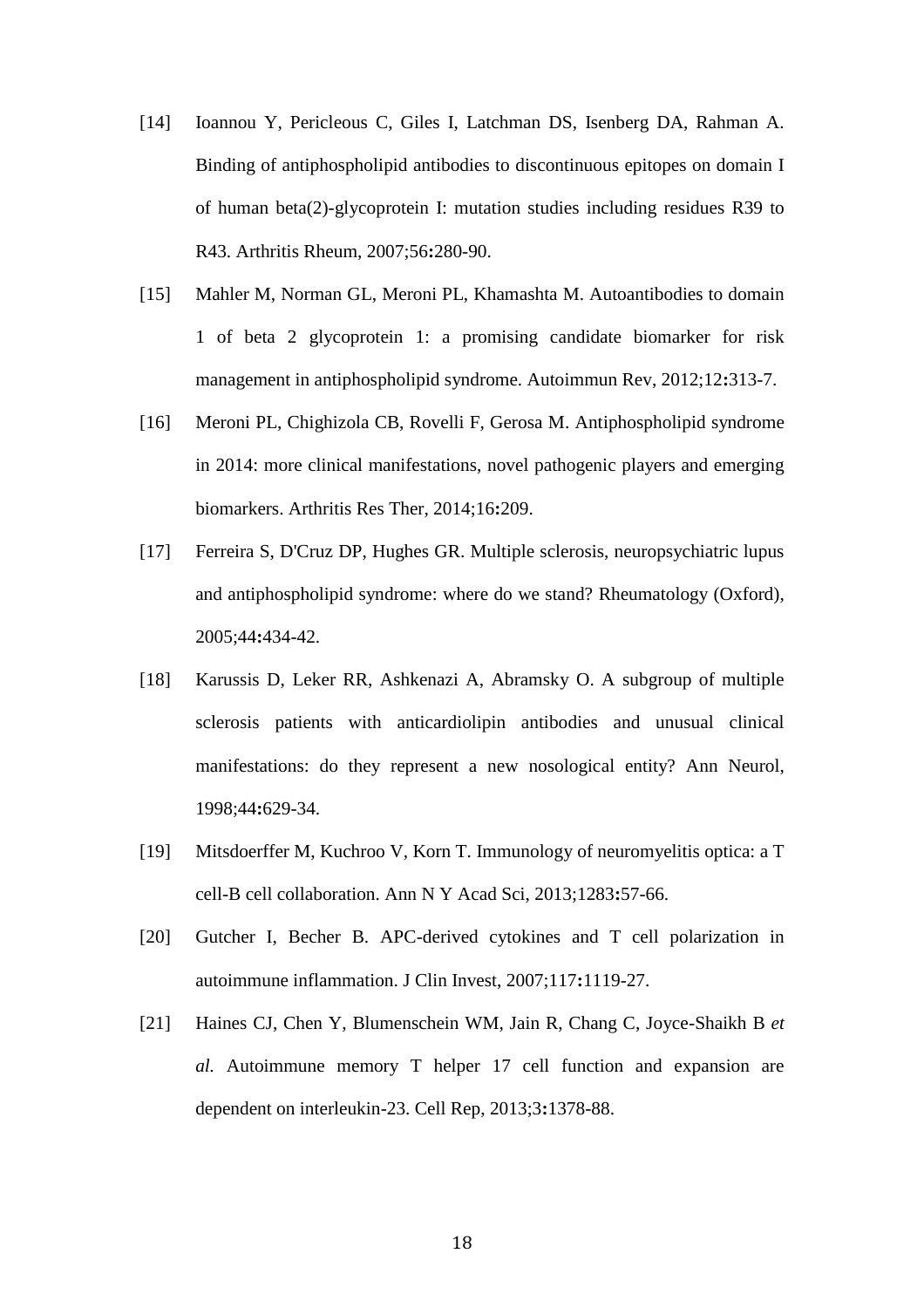- <span id="page-18-0"></span>[22] Goverman J. Autoimmune T cell responses in the central nervous system. Nat Rev Immunol, 2009;9**:**393-407.
- <span id="page-18-1"></span>[23] Doerck S, Gobel K, Weise G, Schneider-Hohendorf T, Reinhardt M, Hauff P *et al.* Temporal pattern of ICAM-I mediated regulatory T cell recruitment to sites of inflammation in adoptive transfer model of multiple sclerosis. PLoS One, 2010;5**:**e15478.
- <span id="page-18-2"></span>[24] Crawford MP, Yan SX, Ortega SB, Mehta RS, Hewitt RE, Price DA *et al.* High prevalence of autoreactive, neuroantigen-specific CD8+ T cells in multiple sclerosis revealed by novel flow cytometric assay. Blood, 2004;103**:**4222-31.
- <span id="page-18-3"></span>[25] Eikelenboom MJ, Killestein J, Izeboud T, Kalkers NF, van Lier RA, Barkhof F *et al.* Chemokine receptor expression on T cells is related to new lesion development in multiple sclerosis. J Neuroimmunol, 2002;133**:**225-32.
- <span id="page-18-4"></span>[26] Roussel V, Yi F, Jauberteau MO, Couderq C, Lacombe C, Michelet V *et al.* Prevalence and clinical significance of anti-phospholipid antibodies in multiple sclerosis: a study of 89 patients. J Autoimmun, 2000;14**:**259-65.
- <span id="page-18-5"></span>[27] Bidot CJ, Horstman LL, Jy W, Jimenez JJ, Bidot C, Jr., Ahn YS *et al.* Clinical and neuroimaging correlates of antiphospholipid antibodies in multiple sclerosis: a preliminary study. BMC Neurol, 2007;7**:**36.
- [28] Tourbah A, Clapin A, Gout O, Fontaine B, Liblau R, Batteux F *et al.* Systemic autoimmune features and multiple sclerosis: a 5-year follow-up study. Arch Neurol, 1998;55**:**517-21.
- [29] Sugiyama Y, Yamamoto T. Characterization of serum anti-phospholipid antibodies in patients with multiple sclerosis. Tohoku J Exp Med, 1996;178**:**203-15.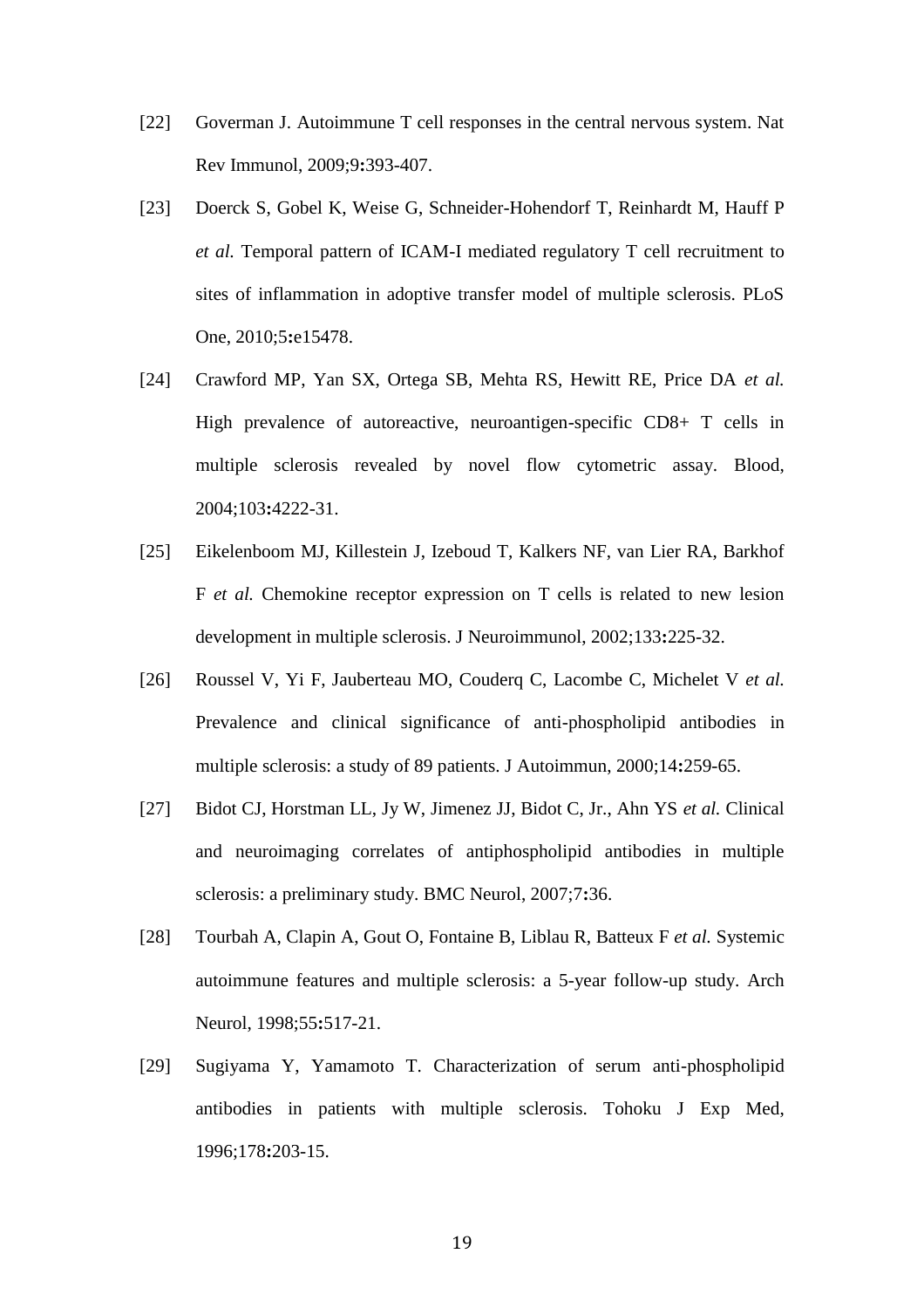- <span id="page-19-0"></span>[30] JW IJ, Conti-Kelly AM, Greco P, Abedi M, Amos M, Provenzale JM *et al.* Anti-phospholipid antibodies in patients with multiple sclerosis and MS-like illnesses: MS or APS? Lupus, 1999;8**:**109-15.
- <span id="page-19-1"></span>[31] Collard RC, Koehler RP, Mattson DH. Frequency and significance of antinuclear antibodies in multiple sclerosis. Neurology, 1997;49**:**857-61.
- <span id="page-19-2"></span>[32] Koudriavtseva T, Plantone D, Renna R. Antiphospholipid antibodies: a possible biomarker of disease activity in multiple sclerosis and neuromyelitis optica spectrum disorders. J Neurol, 2014;261**:**2028-9.
- <span id="page-19-3"></span>[33] Caronti B, Calderaro C, Alessandri C, Conti F, Tinghino R, Pini C *et al.* Serum anti-beta2-glycoprotein I antibodies from patients with antiphospholipid antibody syndrome bind central nervous system cells. J Autoimmun, 1998;11**:**425-9.
- <span id="page-19-4"></span>[34] Koudriavtseva T. Thrombotic processes in multiple sclerosis as manifestation of innate immune activation. Front Neurol, 2014;5**:**119.
- <span id="page-19-5"></span>[35] Zivadinov R, Ramanathan M, Ambrus J, Hussein S, Ramasamy DP, Dwyer MG *et al.* Anti-phospholipid antibodies are associated with response to interferon-beta1a treatment in MS: results from a 3-year longitudinal study. Neurol Res, 2012;34**:**761-9.
- [36] Stosic M, Ambrus J, Garg N, Weinstock-Guttman B, Ramanathan M, Kalman B *et al.* MRI characteristics of patients with antiphospholipid syndrome and multiple sclerosis. J Neurol, 2010;257**:**63-71.
- [37] Garg N, Zivadinov R, Ramanathan M, Vasiliu I, Locke J, Watts K *et al.* Clinical and MRI correlates of autoreactive antibodies in multiple sclerosis patients. J Neuroimmunol, 2007;187**:**159-65.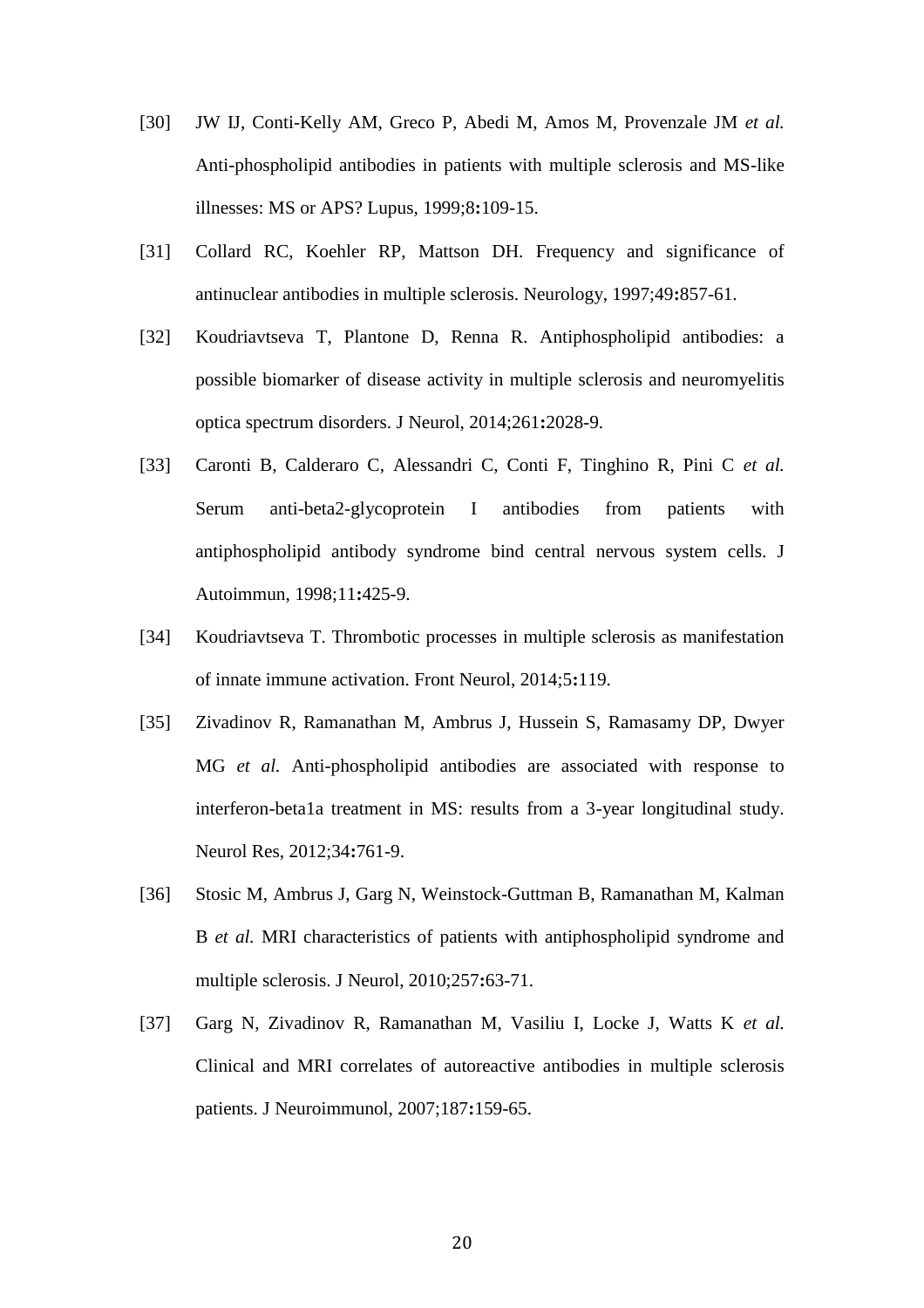- <span id="page-20-0"></span>[38] McDonald WI, Compston A, Edan G, Goodkin D, Hartung HP, Lublin FD *et al.* Recommended diagnostic criteria for multiple sclerosis: guidelines from the International Panel on the diagnosis of multiple sclerosis. Ann Neurol, 2001;50**:**121-7.
- <span id="page-20-1"></span>[39] Giles I, Lambrianides N, Pattni N, Faulkes D, Latchman D, Chen P *et al.* Arginine residues are important in determining the binding of human monoclonal antiphospholipid antibodies to clinically relevant antigens. J Immunol, 2006;177**:**1729-36.
- <span id="page-20-2"></span>[40] Cousins L, Pericleous C, Khamashta M, Bertolaccini ML, Ioannou Y, Giles I *et al.* Antibodies to domain I of beta-2-glycoprotein I and IgA antiphospholipid antibodies in patients with 'seronegative' antiphospholipid syndrome. Ann Rheum Dis, 2015;74**:**317-9.
- <span id="page-20-3"></span>[41] Ioannou Y, Giles I, Lambrianides A, Richardson C, Pearl LH, Latchman DS *et al.* A novel expression system of domain I of human beta2 glycoprotein I in Escherichia coli. BMC Biotechnol, 2006;6**:**8.
- <span id="page-20-4"></span>[42] Pericleous C, Miles J, Esposito D, Garza-Garcia A, Driscoll PC, Lambrianides A *et al.* Evaluating the conformation of recombinant domain I of beta(2) glycoprotein I and its interaction with human monoclonal antibodies. Mol Immunol, 2011;49**:**56-63.
- <span id="page-20-5"></span>[43] Koudriavtseva T, D'Agosto G, Mandoj C, Sperduti I, Cordiali-Fei P. High frequency of antiphospholipid antibodies in relapse of multiple sclerosis: a possible indicator of inflammatory-thrombotic processes. Neurol Sci, 2014;35**:**1737-41.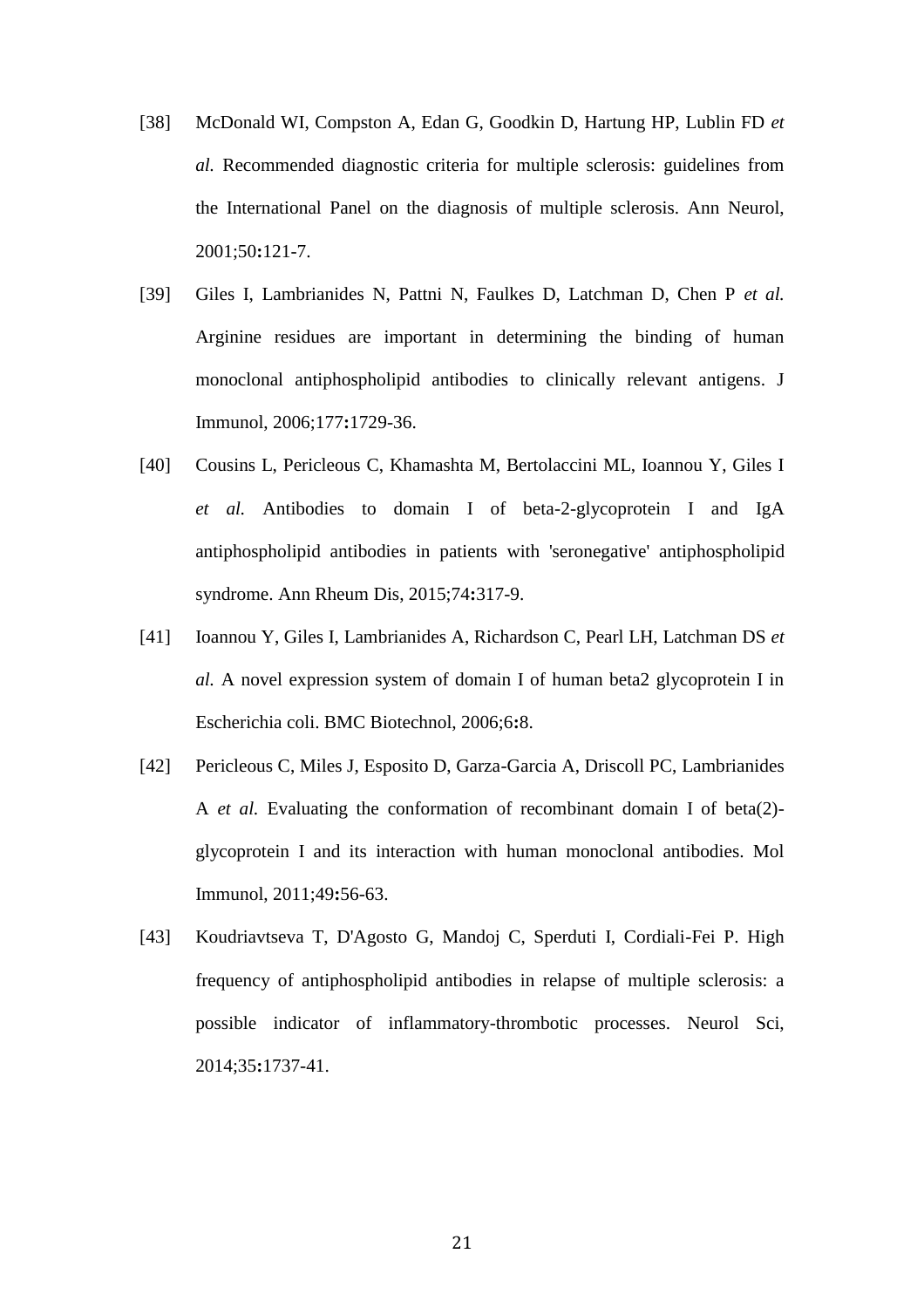- <span id="page-21-0"></span>[44] Iverson GM, Victoria EJ, Marquis DM. Anti-beta2 glycoprotein I (beta2GPI) autoantibodies recognize an epitope on the first domain of beta2GPI. Proc Natl Acad Sci U S A, 1998;95**:**15542-6.
- <span id="page-21-1"></span>[45] de Laat B, van Berkel M, Urbanus RT, Siregar B, de Groot PG, Gebbink MF *et al.* Immune responses against domain I of beta(2)-glycoprotein I are driven by conformational changes: domain I of beta(2)-glycoprotein I harbors a cryptic immunogenic epitope. Arthritis Rheum, 2011;63**:**3960-8.
- <span id="page-21-2"></span>[46] Agar C, van Os GM, Morgelin M, Sprenger RR, Marquart JA, Urbanus RT *et al.* Beta2-glycoprotein I can exist in 2 conformations: implications for our understanding of the antiphospholipid syndrome. Blood, 2010;116**:**1336-43.
- <span id="page-21-3"></span>[47] Yamaguchi Y, Seta N, Kaburaki J, Kobayashi K, Matsuura E, Kuwana M. Excessive exposure to anionic surfaces maintains autoantibody response to beta(2)-glycoprotein I in patients with antiphospholipid syndrome. Blood, 2007;110**:**4312-8.
- <span id="page-21-4"></span>[48] Shoenfeld Y, Meroni PL, Toubi E. Antiphospholipid syndrome and systemic lupus erythematosus: are they separate entities or just clinical presentations on the same scale? Curr Opin Rheumatol, 2009;21**:**495-500.
- <span id="page-21-5"></span>[49] Meroni PL, Borghi MO, Raschi E, Tedesco F. Pathogenesis of antiphospholipid syndrome: understanding the antibodies. Nat Rev Rheumatol, 2011;7**:**330-9.
- <span id="page-21-6"></span>[50] Vandenberghe N, Debouverie M, Anxionnat R, Clavelou P, Bouly S, Weber M. Cerebral venous thrombosis in four patients with multiple sclerosis. Eur J Neurol, 2003;10**:**63-6.
- [51] Maurelli M, Bergamaschi R, Candeloro E, Todeschini A, Micieli G. Cerebral venous thrombosis and demyelinating diseases: report of a case in a clinically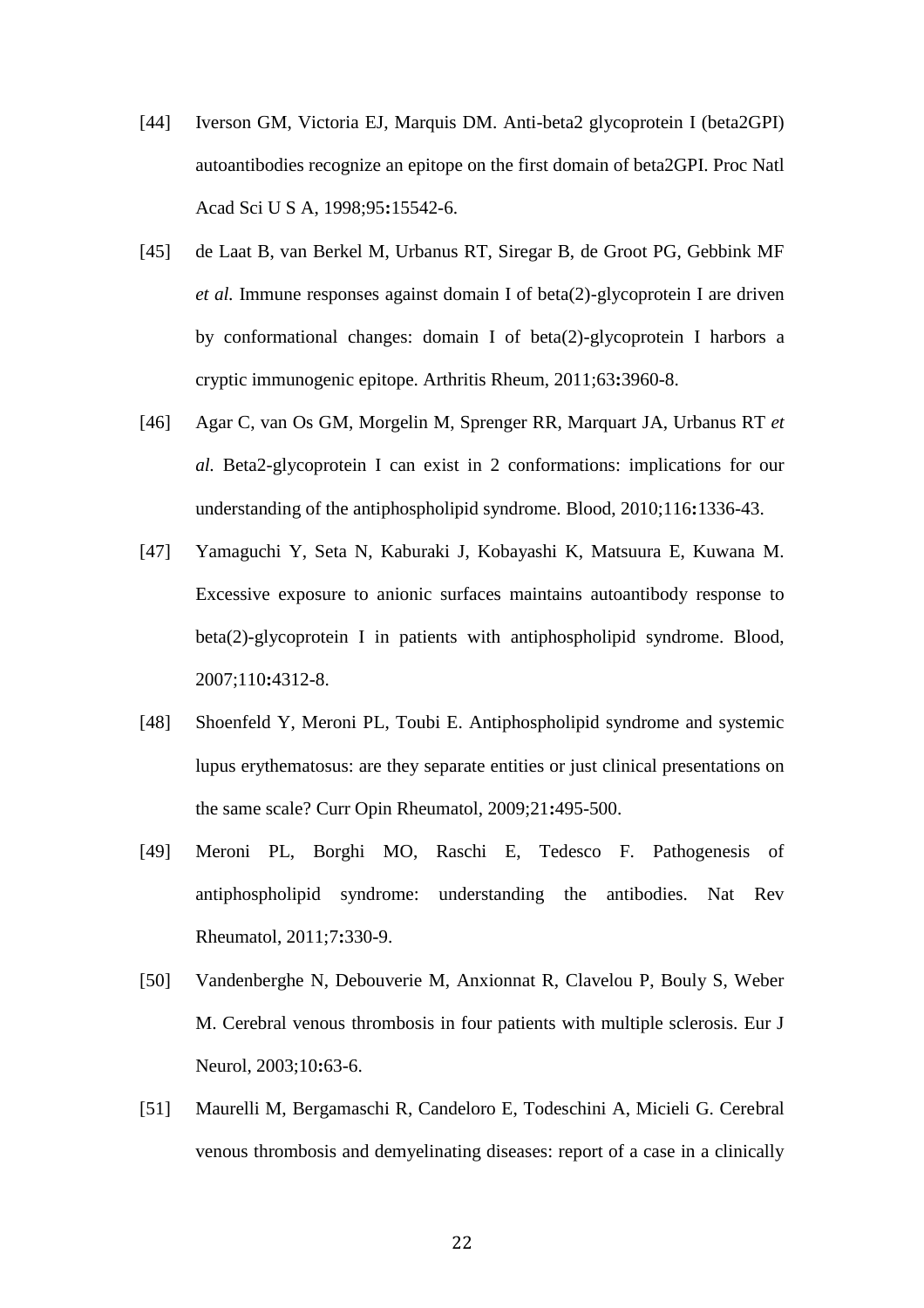isolated syndrome suggestive of multiple sclerosis onset and review of the literature. Mult Scler, 2005;11**:**242-4.

- [52] Koudriavtseva T, Renna R, Plantone D, Mainero C. Demyelinating and thrombotic diseases of the central nervous system: common pathogenic and triggering factors. Front Neurol, 2015;6**:**63.
- <span id="page-22-0"></span>[53] Marrie RA, Cohen J, Stuve O, Trojano M, Sorensen PS, Reingold S *et al.* A systematic review of the incidence and prevalence of comorbidity in multiple sclerosis: overview. Mult Scler, 2015;21**:**263-81.
- <span id="page-22-1"></span>[54] Peeters PJ, Bazelier MT, Uitdehaag BM, Leufkens HG, De Bruin ML, de Vries F. The risk of venous thromboembolism in patients with multiple sclerosis: the Clinical Practice Research Datalink. J Thromb Haemost, 2014;12**:**444-51.
- <span id="page-22-2"></span>[55] D'Haeseleer M, Cambron M, Vanopdenbosch L, De Keyser J. Vascular aspects of multiple sclerosis. Lancet Neurol, 2011;10**:**657-66.
- <span id="page-22-3"></span>[56] Sheremata WA, Jy W, Horstman LL, Ahn YS, Alexander JS, Minagar A. Evidence of platelet activation in multiple sclerosis. J Neuroinflammation, 2008;5**:**27.
- <span id="page-22-4"></span>[57] Aksungar FB, Topkaya AE, Yildiz Z, Sahin S, Turk U. Coagulation status and biochemical and inflammatory markers in multiple sclerosis. J Clin Neurosci, 2008;15**:**393-7.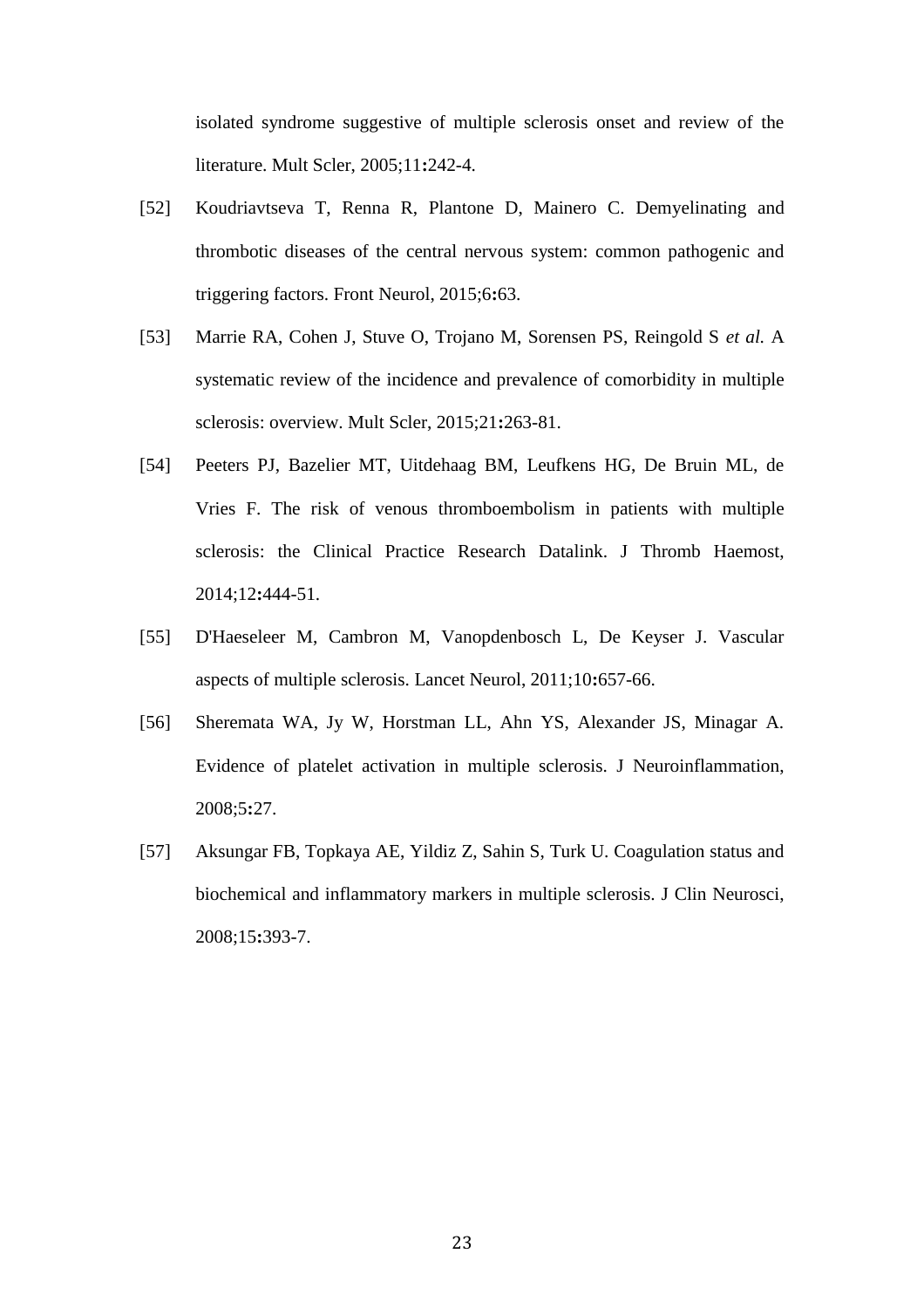|                         | <b>MS</b>   | HC         |  |
|-------------------------|-------------|------------|--|
| No. of subjects (F:M)   | 89:38       | 55:37      |  |
| Mean age $(\pm SD)$     | 51.69±12.19 | 52.1±17.75 |  |
|                         |             |            |  |
| <b>Clinical history</b> |             |            |  |
| <b>RRMS</b>             | 88          | N/A        |  |
| <b>SPMS</b>             | 23          | N/A        |  |
| SPMS with relapse       | 5           | N/A        |  |
| <b>PPMS</b>             | 11          | N/A        |  |
|                         |             |            |  |
| Treatment**             |             |            |  |
| Interferon- $\beta$     | 40          | N/A        |  |
| Natalizumab             | 11          | N/A        |  |
|                         |             |            |  |

Table 1. Demographic and clinical variables of subjects\*

\* Except where indicated otherwise, values represent the number of subjects. RRMS, relapse-remitting multiple sclerosis; SPMS, secondary progressive multiple sclerosis; PPMS, primary progressive multiple sclerosis; N/A, not available.

\*\* A total of 13 patients were receiving other medication which includes: mitoxantrone, azathioprine, mycophenolate, glatiramer acetate, methotrexate, paroxetine, fingolimod, citalopram, alprazolam.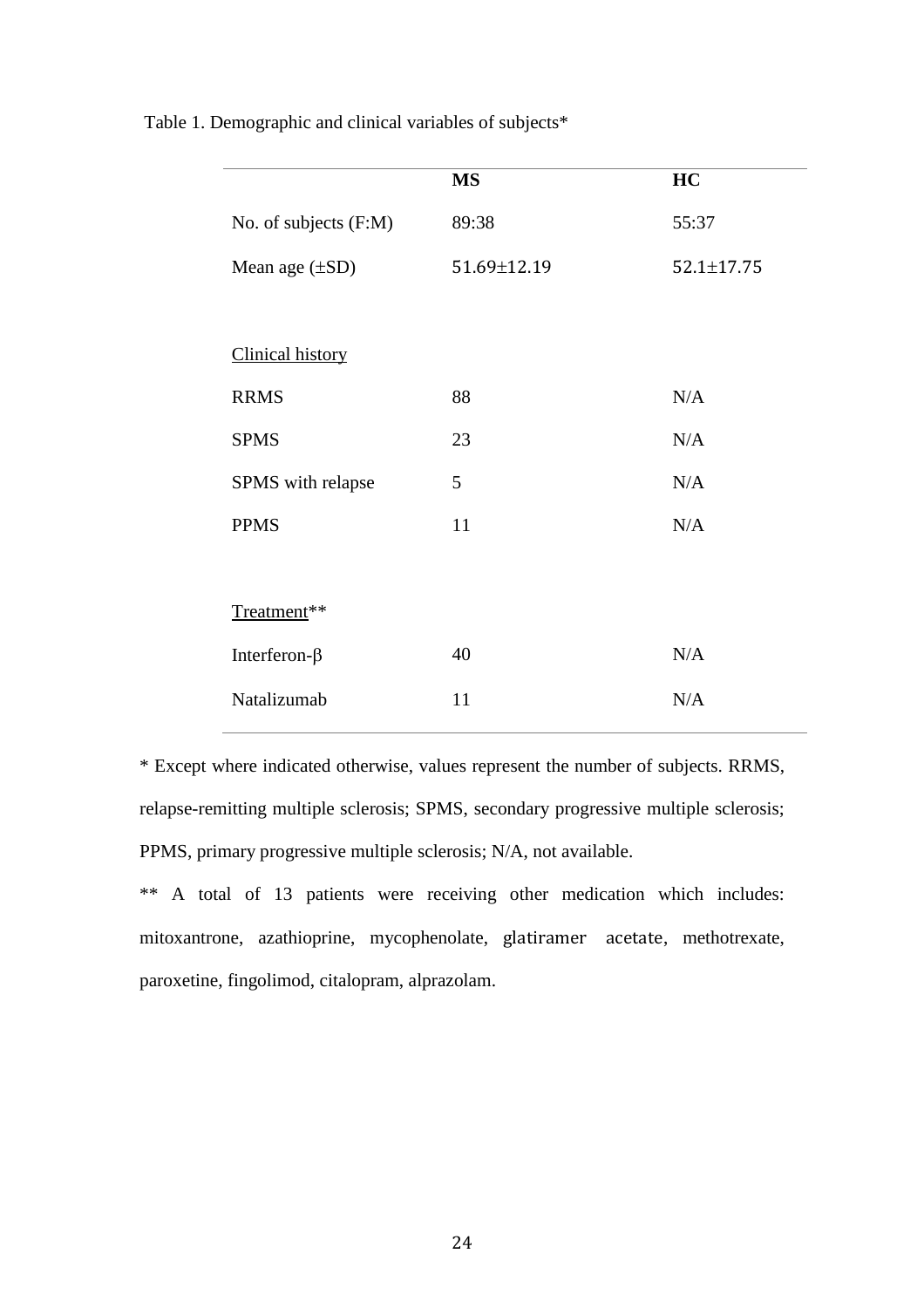| aPL            | <b>Healthy</b>          | <b>RRMS</b>             | <b>PPMS</b>        | <b>SPMS</b>             |
|----------------|-------------------------|-------------------------|--------------------|-------------------------|
|                | $(n=92)$                | $(n=88)$                | $(n=11)$           | $(n=28)$                |
|                | Pos/Total               | Pos/Total               | Pos/Total          | Pos/Total               |
|                | $(% \mathbf{p}$ (% pos) | $(% \mathbf{p}$ (% pos) | $(\% \text{ pos})$ | $(% \mathbf{p}$ (% pos) |
| Anti-CL IgG    | 1/92                    | 16/88                   | 2/11               | 9/28                    |
|                | $(1.1\%)$               | $(18.2\%)$              | (18.2%)            | $(32.1\%)$              |
| Anti-CL IgM    | 1/92                    | 9/88                    | 4/11               | 10/28                   |
|                | $(1.1\%)$               | $(10.2\%)$              | $(36.4\%)$         | (35.7%)                 |
| Anti-β2GPI IgG | 0/92                    | 2/88                    | 0/11               | 1/28                    |
|                | $(0\%)$                 | $(2.3\%)$               | $(0\%)$            | $(3.6\%)$               |
| Anti-β2GPI IgM | 0/92                    | 3/88                    | 0/11               | 3/28                    |
|                | $(0\%)$                 | $(3.4\%)$               | $(0\%)$            | $(10.7\%)$              |
| Anti-DI IgG    | 1/92                    | 4/88                    | 2/11               | 3/28                    |
|                | $(1.1\%)$               | $(4.5\%)$               | $(18.2\%)$         | $(10.7\%)$              |
| Anti-DI IgM    | 1/92                    | 6/88                    | 1/11               | 1/28                    |
|                | $(1.1\%)$               | $(6.8\%)$               | $(9.1\%)$          | $(3.6\%)$               |
|                |                         |                         |                    |                         |

Table 2. Rate of aPL positivity in the study population groups

The cut-off values for positive in each assay was defined as the 99<sup>th</sup> percentile of the healthy controls: Anti-CL (15.72 GPL or 48.35 MPL/ml for IgG or IgM) and anti-DI (50.72 GDIU or 1.47 MDIU for IgG and IgM). The cut off for the anti- $\beta$ 2GPI assay was zero. aPL, antiphospholipid antibodies; anti-β2GPI, anti-β2glycoprotein; CL, cardiolipin; DI, domain I; RRMS, relapse-remitting multiple sclerosis; PPMS, primary progressive multiple sclerosis; SPMS, secondary progressive multiple sclerosis; pos, positive.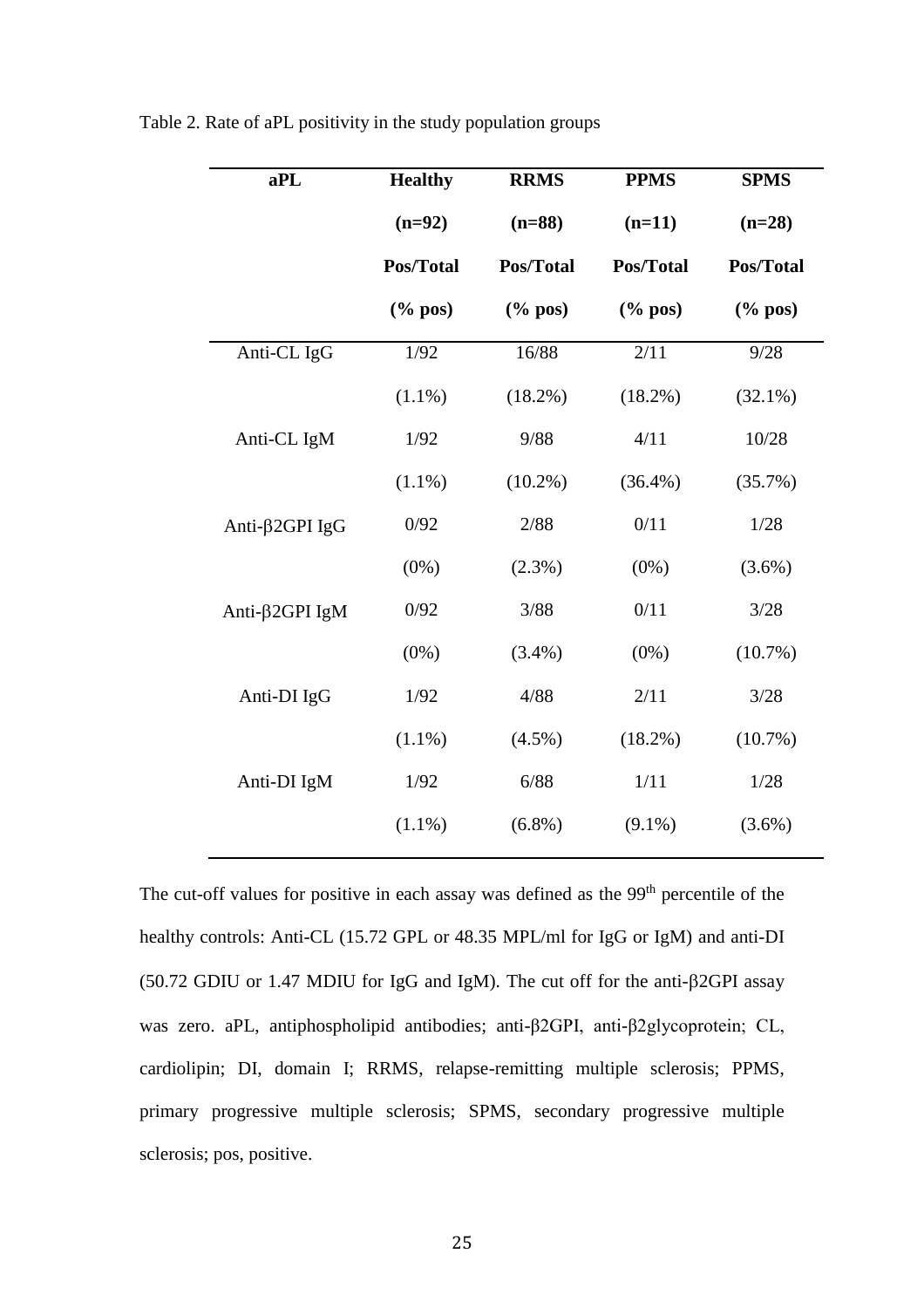

Figure 1.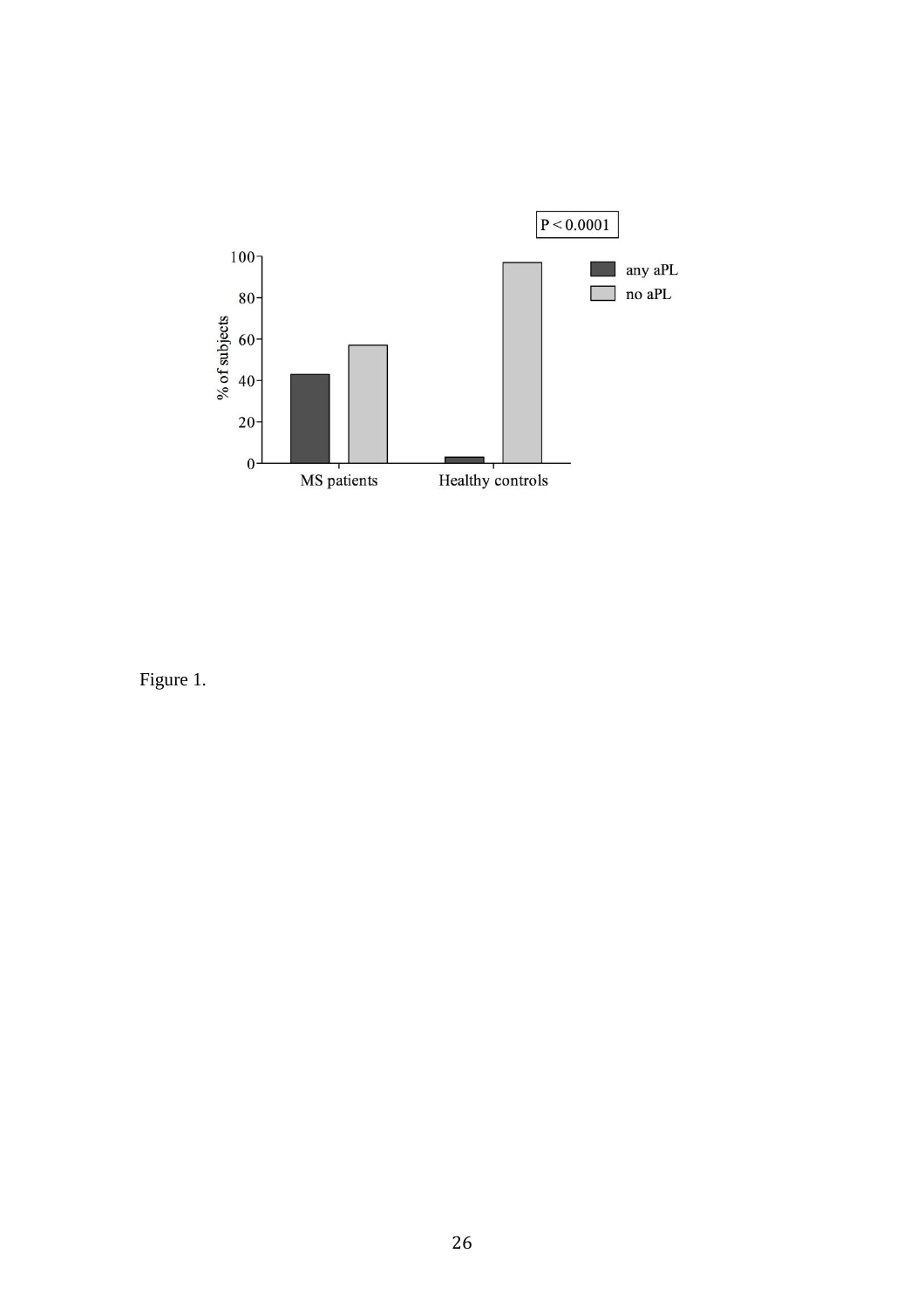

Figure 2.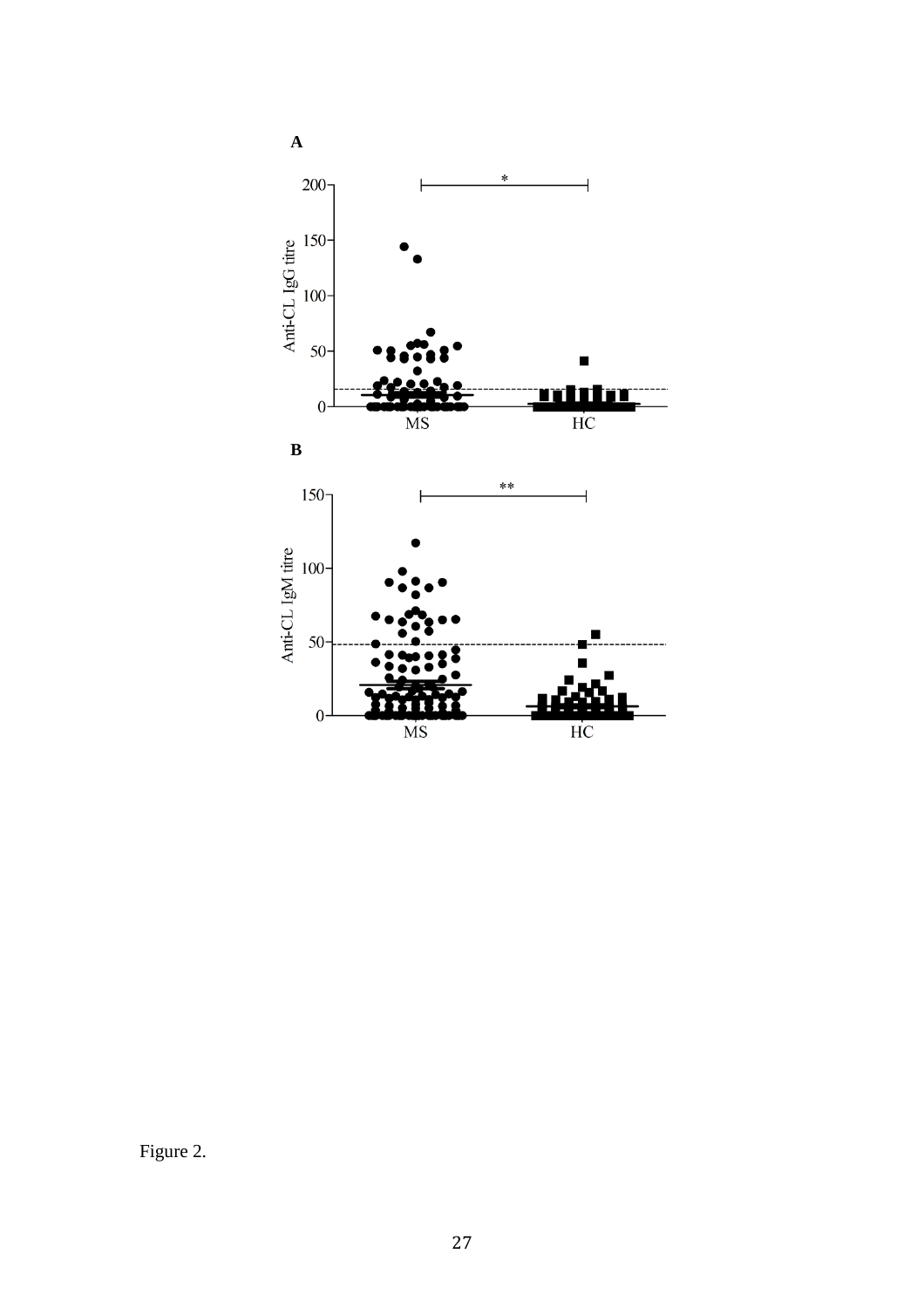

Figure 3.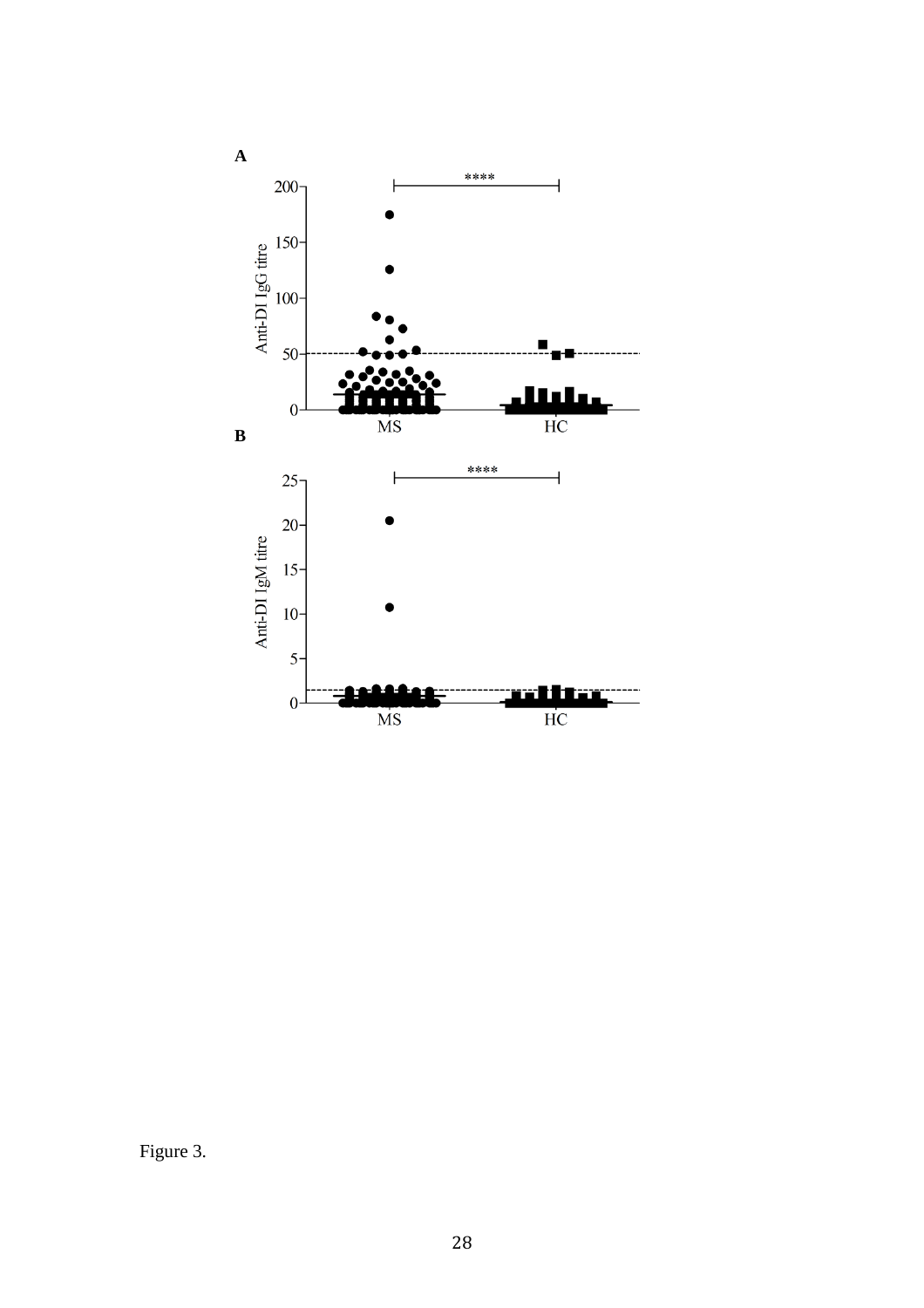

Figure 4.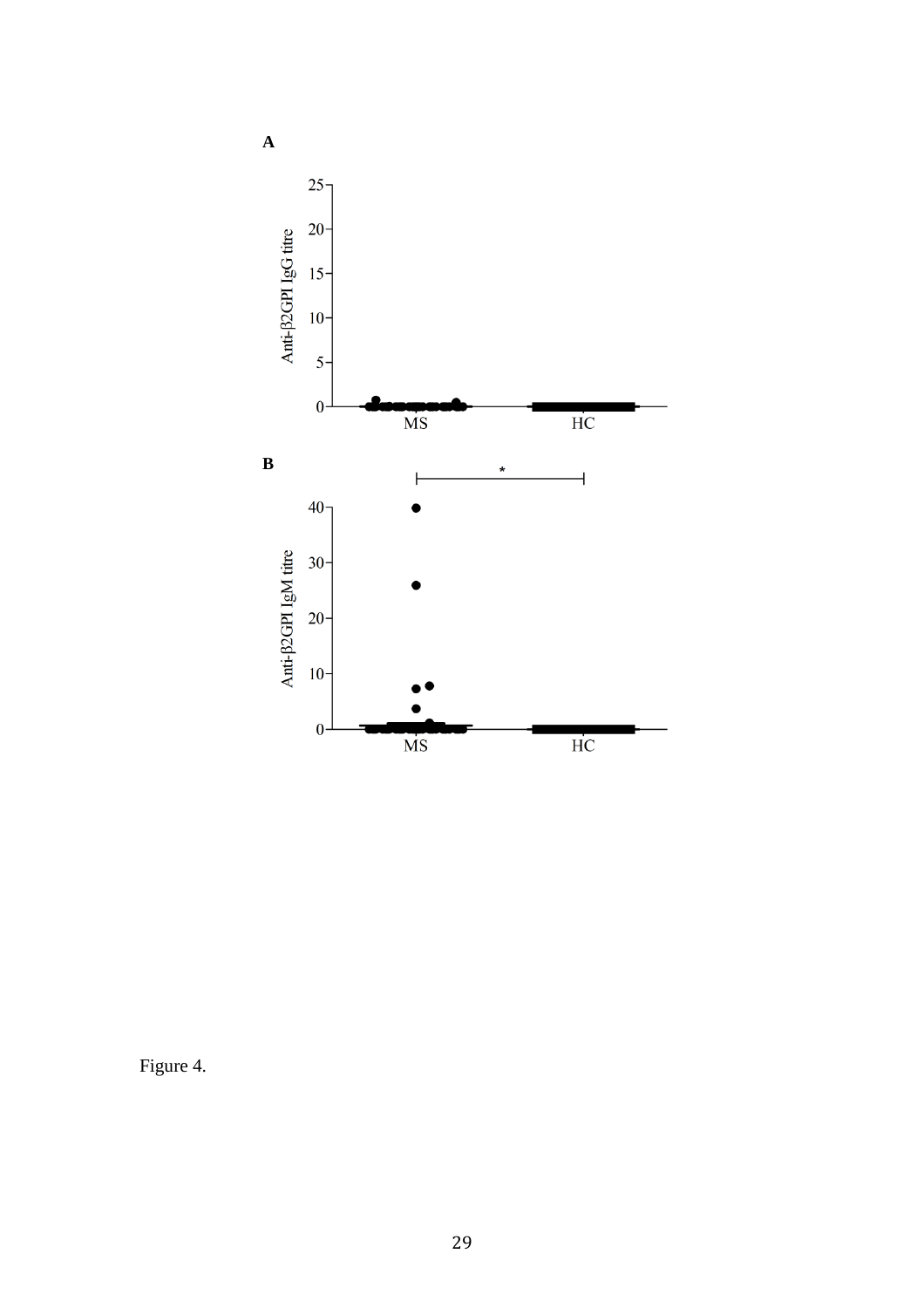## **Figure Legends**

## **Figure 1. Comparison of positive aPL against the measured antigens in MS subjects versus healthy controls.**

Results are shown as percentage of positive subjects. The comparison was performed using Fischer's exact test. p<0.0001.

## **Figure 2. Detection of IgG and IgM anti-CL antibodies in serum.**

Serum from MS patients and from healthy controls (HC) was tested for the presence of IgG (A) and IgM (B) antibodies to cardiolipin. Serum was tested in triplicate at 1:50 dilution, and titres were expressed in GPLU/MPLU (IgG phospholipid units/IgM phospholipid units) in comparison to the binding of polyclonal calibrators. Symbols represent individual subjects; bars show the mean  $\pm$  SEM (\* p<0.05 for IgG anti-CL and \*\*  $p<0.005$  for IgM anti-CL). Dashed line depicts the cutoff for positivity, defined as values more than in the 99<sup>th</sup> percentile of the healthy controls ( $n = 92$ ).

## **Figure 3. Detection of IgG and IgM anti-DI antibodies in serum**

Activities of IgG (A) and IgM (B) antibodies to DI in MS patients and healthy controls. Experiments were performed in duplicate for each sample, and titres were expressed in DI units in comparison to the binding of polyclonal sample. Symbols represent individual subjects; bars represent the mean  $\pm$  SEM (\*\*\*\* p<0.0001). Dashed line indicates the cutoff for positivity in the assay (the 99<sup>th</sup> percentile of the healthy control group  $(n = 92)$ ).

## **Figure 4. Detection of IgG and IgM anti-2GPI antibodies in serum.**